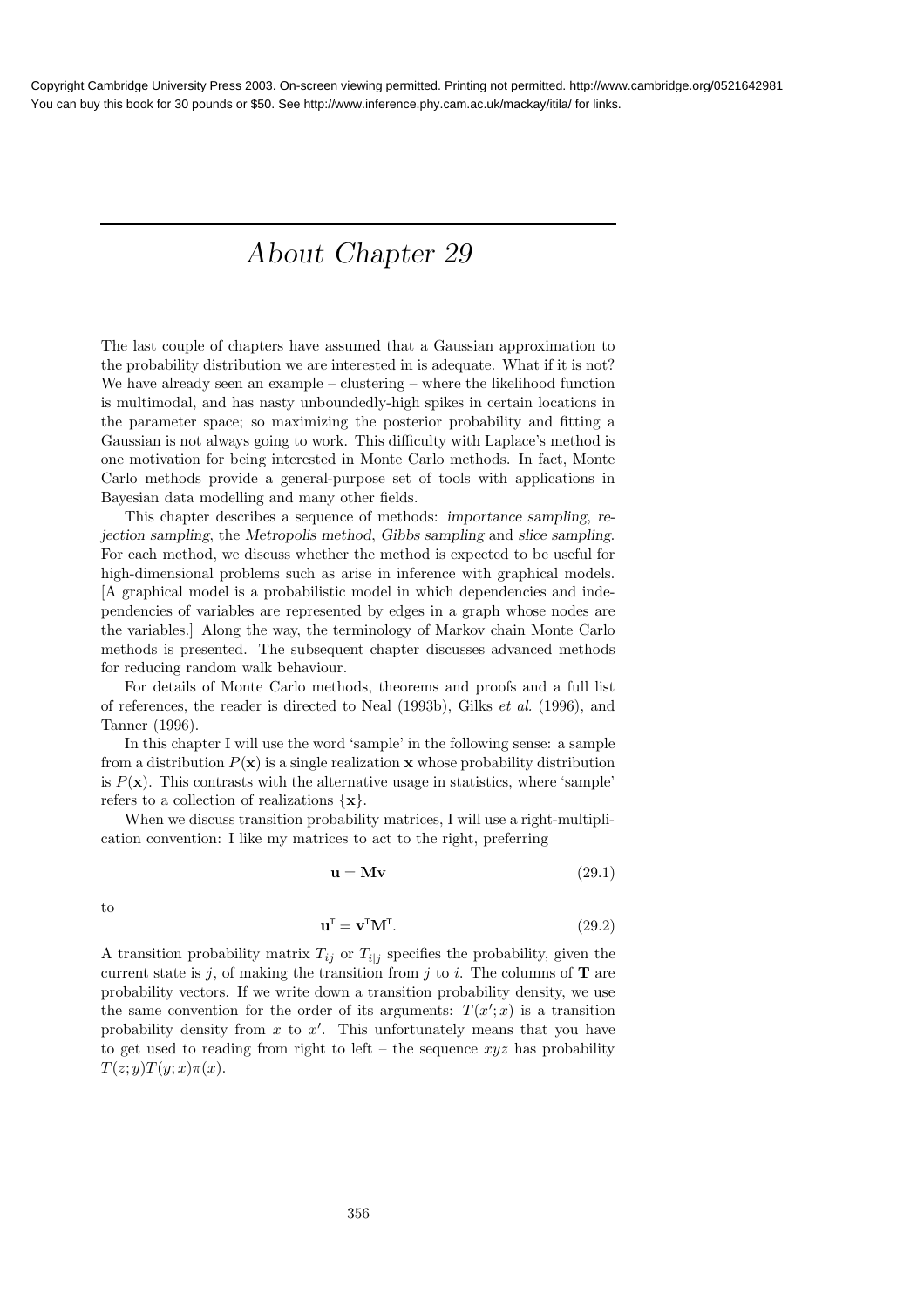# 29

# Monte Carlo Methods

# ▶ 29.1 The problems to be solved

Monte Carlo methods are computational techniques that make use of random numbers. The aims of Monte Carlo methods are to solve one or both of the following problems.

**Problem 1:** to generate samples  $\{x^{(r)}\}_{r=1}^R$  from a given probability distribution  $P(\mathbf{x})$ .

Problem 2: to estimate expectations of functions under this distribution, for example

$$
\Phi = \langle \phi(\mathbf{x}) \rangle \equiv \int d^N \mathbf{x} \ P(\mathbf{x}) \phi(\mathbf{x}). \tag{29.3}
$$

The probability distribution  $P(x)$ , which we call the target density, might be a distribution from statistical physics or a conditional distribution arising in data modelling – for example, the posterior probability of a model's parameters given some observed data. We will generally assume that  $x$  is an N-dimensional vector with real components  $x_n$ , but we will sometimes consider discrete spaces also.

Simple examples of functions  $\phi(\mathbf{x})$  whose expectations we might be interested in include the first and second moments of quantities that we wish to predict, from which we can compute means and variances; for example if some quantity t depends on **x**, we can find the mean and variance of t under  $P(\mathbf{x})$ by finding the expectations of the functions  $\phi_1(\mathbf{x}) = t(\mathbf{x})$  and  $\phi_2(\mathbf{x}) = (t(\mathbf{x}))^2$ ,

$$
\Phi_1 \equiv \mathcal{E}[\phi_1(\mathbf{x})] \text{ and } \Phi_2 \equiv \mathcal{E}[\phi_2(\mathbf{x})], \tag{29.4}
$$

then using

$$
\bar{t} = \Phi_1
$$
 and  $\text{var}(t) = \Phi_2 - \Phi_1^2$ . (29.5)

It is assumed that  $P(x)$  is sufficiently complex that we cannot evaluate these expectations by exact methods; so we are interested in Monte Carlo methods.

We will concentrate on the first problem (sampling), because if we have solved it, then we can solve the second problem by using the random samples  $\{\mathbf x^{(r)}\}_{r=1}^R$  to give the estimator

$$
\hat{\Phi} \equiv \frac{1}{R} \sum_{r} \phi(\mathbf{x}^{(r)}).
$$
\n(29.6)

If the vectors  $\{\mathbf{x}^{(r)}\}_{r=1}^R$  are generated from  $P(\mathbf{x})$  then the expectation of  $\hat{\Phi}$  is Φ. Also, as the number of samples R increases, the variance of  $\hat{\Phi}$  will decrease as  $\sigma^2/R$ , where  $\sigma^2$  is the variance of  $\phi$ ,

$$
\sigma^2 = \int d^N \mathbf{x} \ P(\mathbf{x}) (\phi(\mathbf{x}) - \Phi)^2.
$$
 (29.7)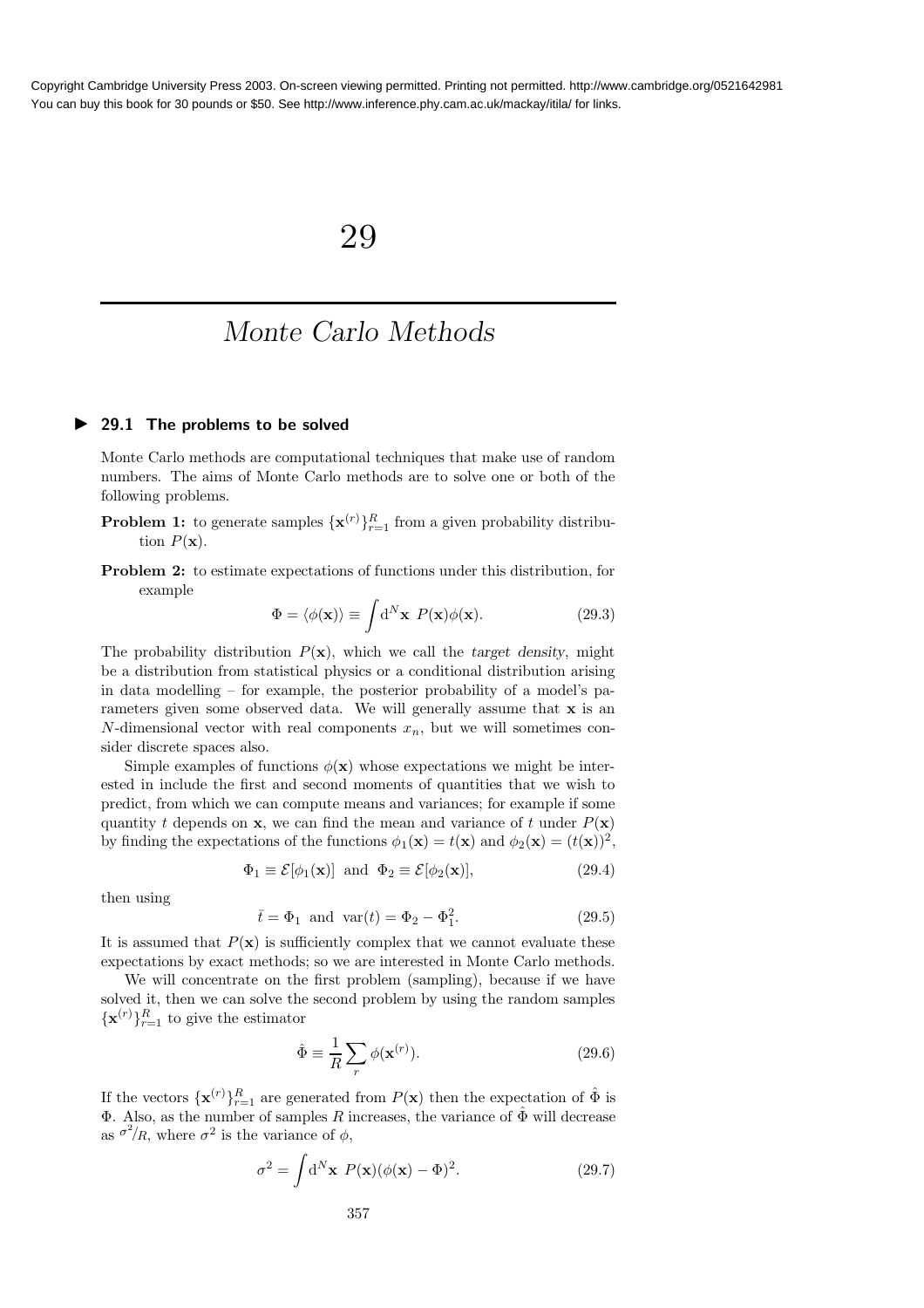358 29 — Monte Carlo Methods

 $\exp[0.4(x-0.4)^2 - 0.08x^4]$ . How to draw samples from this density? (b) The function  $P^*(x)$ evaluated at a discrete set of uniformly spaced points  $\{x_i\}.$ How to draw samples from this

discrete distribution?

 $\widetilde{P^*}(x) =$ 



This is one of the important properties of Monte Carlo methods.

The accuracy of the Monte Carlo estimate (29.6) depends only on the variance of  $\phi$ , not on the dimensionality of the space sampled. To be precise, the variance of  $\hat{\Phi}$  goes as  $\sigma^2/R$ . So regardless of the dimensionality of  $x$ , it may be that as few as a dozen independent samples  $\{\mathbf{x}^{(r)}\}$  suffice to estimate  $\Phi$  satisfactorily.

We will find later, however, that high dimensionality can cause other difficulties for Monte Carlo methods. Obtaining independent samples from a given distribution  $P(x)$  is often not easy.

# Why is sampling from  $P(x)$  hard?

We will assume that the density from which we wish to draw samples,  $P(\mathbf{x})$ , can be evaluated, at least to within a multiplicative constant; that is, we can evaluate a function  $P^*(\mathbf{x})$  such that

$$
P(\mathbf{x}) = P^*(\mathbf{x})/Z.
$$
 (29.8)

If we can evaluate  $P^*(\mathbf{x})$ , why can we not easily solve problem 1? Why is it in general difficult to obtain samples from  $P(x)$ ? There are two difficulties. The first is that we typically do not know the normalizing constant

$$
Z = \int d^N \mathbf{x} \ P^*(\mathbf{x}). \tag{29.9}
$$

The second is that, even if we did know  $Z$ , the problem of drawing samples from  $P(x)$  is still a challenging one, especially in high-dimensional spaces, because there is no obvious way to sample from P without enumerating most or all of the possible states. Correct samples from  $P$  will by definition tend to come from places in **x**-space where  $P(\mathbf{x})$  is big; how can we identify those places where  $P(\mathbf{x})$  is big, without evaluating  $P(\mathbf{x})$  everywhere? There are only a few high-dimensional densities from which it is easy to draw samples, for example the Gaussian distribution.

Let us start with a simple one-dimensional example. Imagine that we wish to draw samples from the density  $P(x) = P^*(x)/Z$  where

$$
P^*(x) = \exp\left[0.4(x - 0.4)^2 - 0.08x^4\right], \ x \in (-\infty, \infty). \tag{29.10}
$$

We can plot this function (figure 29.1a). But that does not mean we can draw samples from it. To start with, we don't know the normalizing constant Z.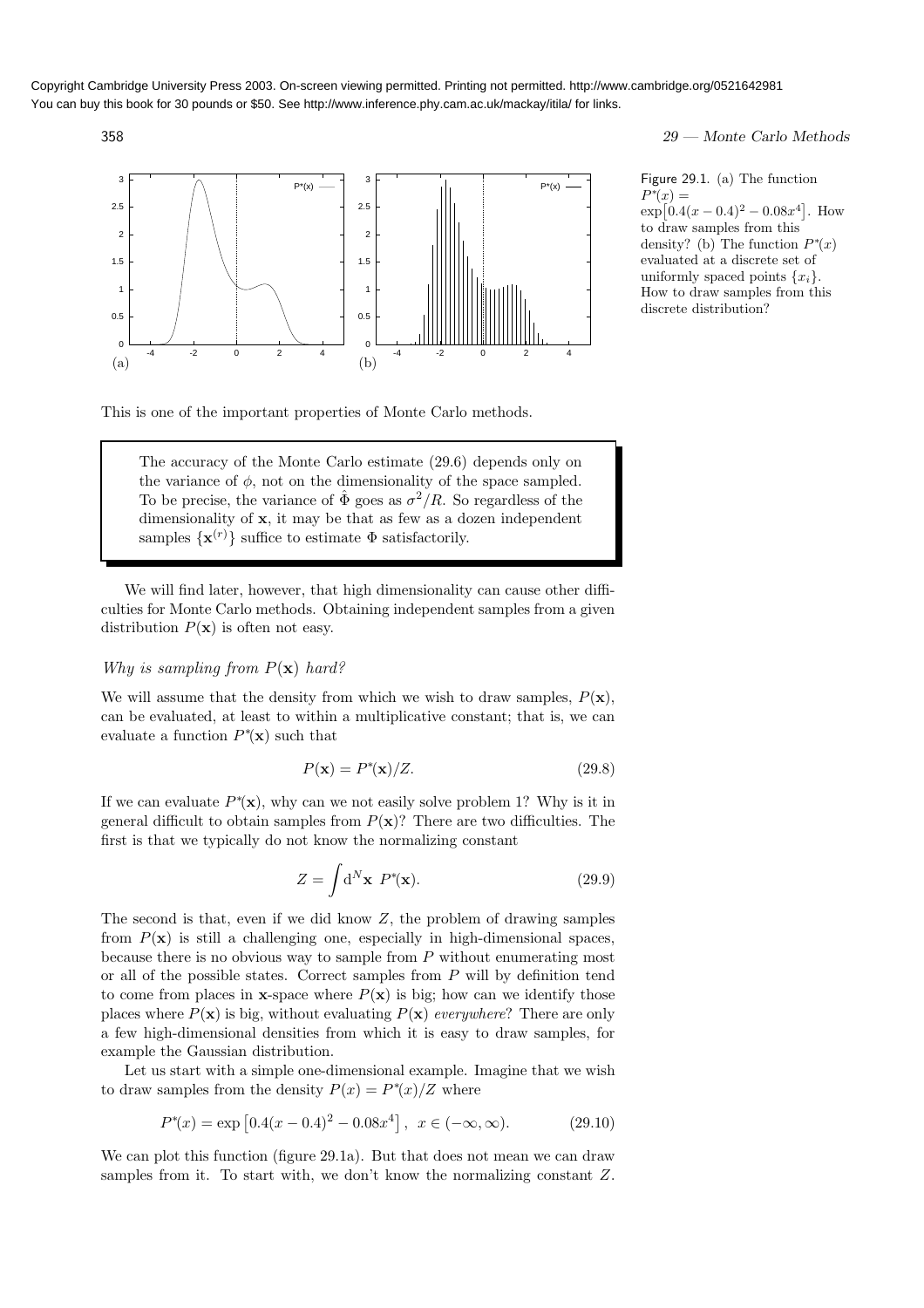#### 29.1: The problems to be solved 359

To give ourselves a simpler problem, we could discretize the variable  $x$  and ask for samples from the discrete probability distribution over a finite set of uniformly spaced points  $\{x_i\}$  (figure 29.1b). How could we solve this problem? If we evaluate  $p_i^* = P^*(x_i)$  at each point  $x_i$ , we can compute

$$
Z = \sum_{i} p_i^* \tag{29.11}
$$

and

$$
p_i = p_i^*/Z \tag{29.12}
$$

and we can then sample from the probability distribution  $\{p_i\}$  using various methods based on a source of random bits (see section 6.3). But what is the cost of this procedure, and how does it scale with the dimensionality of the space,  $N$ ? Let us concentrate on the initial cost of evaluating  $Z$  (29.11). To compute  $Z$  we have to visit every point in the space. In figure 29.1b there are 50 uniformly spaced points in one dimension. If our system had N dimensions,  $N = 1000$  say, then the corresponding number of points would be  $50^{1000}$ , an unimaginable number of evaluations of  $P^*$ . Even if each component  $x_n$  took only two discrete values, the number of evaluations of  $P^*$  would be  $2^{1000}$ , a number that is still horribly huge. If every electron in the universe (there are about  $2^{266}$  of them) were a 1000 gigahertz computer that could evaluate  $P^*$ for a trillion  $(2^{40})$  states every second, and if we ran those  $2^{266}$  computers for a time equal to the age of the universe  $(2^{58}$  seconds), they would still only visit  $2^{364}$  states. We'd have to wait for more than  $2^{636} \simeq 10^{190}$  universe ages to elapse before all 2 <sup>1000</sup> states had been visited.

Systems with  $2^{1000}$  states are two a penny.<sup>\*</sup> One example is a collection  $\phantom{0}$  \* Translation for American of 1000 spins such as a  $30 \times 30$  fragment of an Ising model whose probability distribution is proportional to

$$
P^*(\mathbf{x}) = \exp[-\beta E(\mathbf{x})] \tag{29.13}
$$

where  $x_n \in {\pm 1}$  and

$$
E(\mathbf{x}) = -\left[\frac{1}{2}\sum_{m,n}J_{mn}x_mx_n + \sum_n H_nx_n\right].
$$
 (29.14)

The energy function  $E(\mathbf{x})$  is readily evaluated for any **x**. But if we wish to evaluate this function at all states x, the computer time required would be 2 <sup>1000</sup> function evaluations.

The Ising model is a simple model which has been around for a long time, but the task of generating samples from the distribution  $P(\mathbf{x}) = P^*(\mathbf{x})/Z$  is still an active research area; the first 'exact' samples from this distribution were created in the pioneering work of Propp and Wilson (1996), as we'll describe in Chapter 32.

# A useful analogy

Imagine the tasks of drawing random water samples from a lake and finding the average plankton concentration (figure 29.2). The depth of the lake at  $\mathbf{x} = (x, y)$  is  $P^*(\mathbf{x})$ , and we assert (in order to make the analogy work) that the plankton concentration is a function of  $\mathbf{x}, \phi(\mathbf{x})$ . The required average concentration is an integral like (29.3), namely

$$
\Phi = \langle \phi(\mathbf{x}) \rangle \equiv \frac{1}{Z} \int d^N \mathbf{x} \ P^*(\mathbf{x}) \phi(\mathbf{x}), \tag{29.15}
$$



Figure 29.2. A lake whose depth at  $\mathbf{x} = (x, y)$  is  $P^*(\mathbf{x})$ .

readers: 'such systems are a dime a dozen'; incidentally, this equivalence  $(10c = 6p)$  shows that the correct exchange rate between our currencies is  $\pounds 1.00 = \$1.67$ .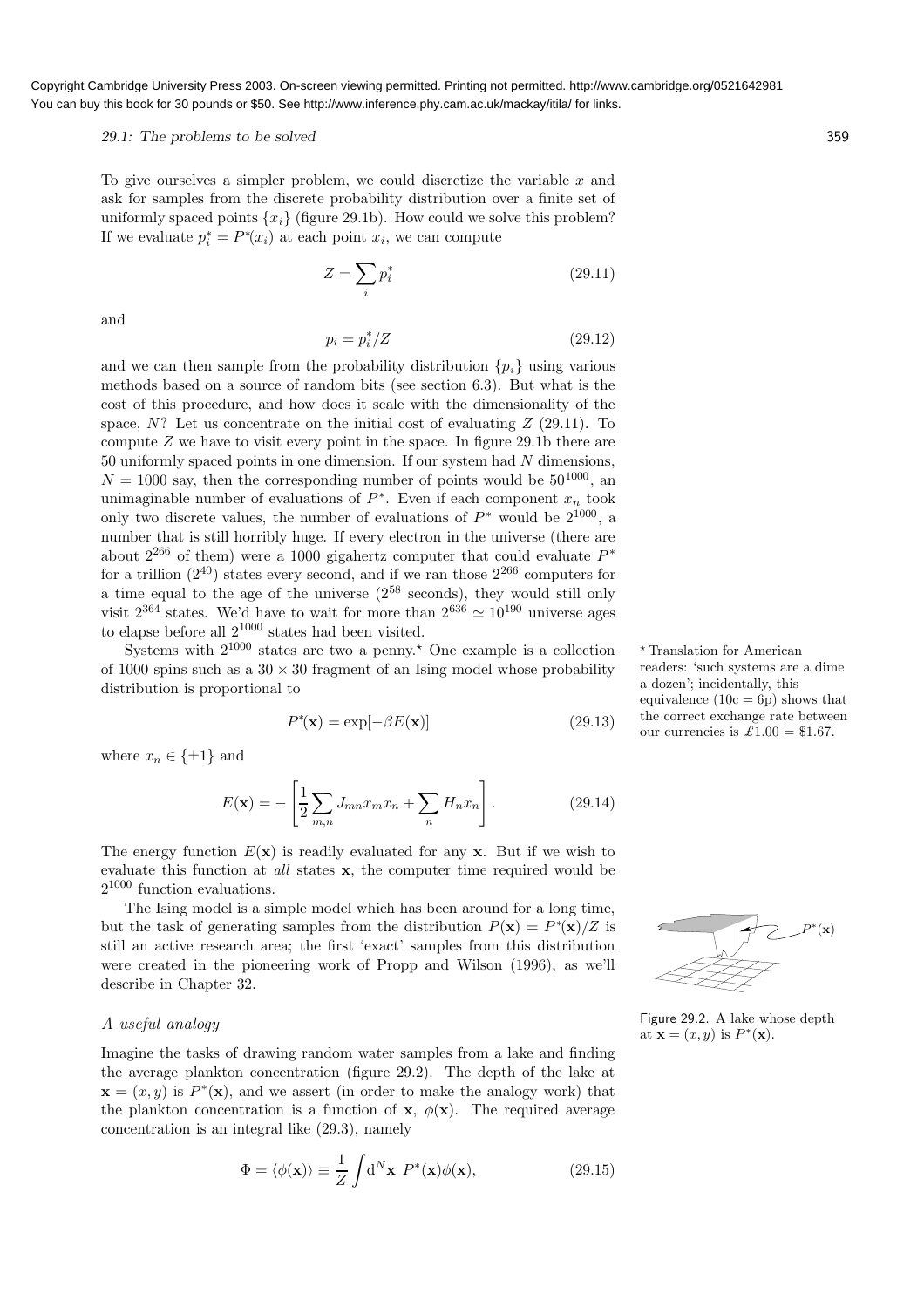#### 360 29 — Monte Carlo Methods

where  $Z = \int dx dy P^*(x)$  is the volume of the lake. You are provided with a boat, a satellite navigation system, and a plumbline. Using the navigator, you can take your boat to any desired location  $x$  on the map; using the plumbline you can measure  $P^*(\mathbf{x})$  at that point. You can also measure the plankton concentration there.

Problem 1 is to draw  $1 \text{ cm}^3$  water samples at random from the lake, in such a way that each sample is equally likely to come from any point within the lake. Problem 2 is to find the average plankton concentration.

These are difficult problems to solve because at the outset we know nothing about the depth  $P^*(\mathbf{x})$ . Perhaps much of the volume of the lake is contained in narrow, deep underwater canyons (figure 29.3), in which case, to correctly sample from the lake and correctly estimate  $\Phi$  our method must implicitly discover the canyons and find their volume relative to the rest of the lake. Difficult problems, yes; nevertheless, we'll see that clever Monte Carlo methods can solve them.

# Uniform sampling

Having accepted that we cannot exhaustively visit every location x in the state space, we might consider trying to solve the second problem (estimating the expectation of a function  $\phi(\mathbf{x})$  by drawing random samples  $\{\mathbf{x}^{(r)}\}_{r=1}^R$ uniformly from the state space and evaluating  $P^*(\mathbf{x})$  at those points. Then we could introduce a normalizing constant  $Z_R$ , defined by

$$
Z_R = \sum_{r=1}^{R} P^*(\mathbf{x}^{(r)}),
$$
 (29.16)

and estimate  $\Phi = \int d^N \mathbf{x} \phi(\mathbf{x}) P(\mathbf{x})$  by

$$
\hat{\Phi} = \sum_{r=1}^{R} \phi(\mathbf{x}^{(r)}) \frac{P^*(\mathbf{x}^{(r)})}{Z_R}.
$$
\n(29.17)

Is anything wrong with this strategy? Well, it depends on the functions  $\phi(\mathbf{x})$ and  $P^*(\mathbf{x})$ . Let us assume that  $\phi(\mathbf{x})$  is a benign, smoothly varying function and concentrate on the nature of  $P^*(\mathbf{x})$ . As we learnt in Chapter 4, a highdimensional distribution is often concentrated in a small region of the state space known as its typical set T, whose volume is given by  $|T| \simeq 2^{H(\mathbf{X})}$ , where  $H(\mathbf{X})$  is the entropy of the probability distribution  $P(\mathbf{x})$ . If almost all the probability mass is located in the typical set and  $\phi(\mathbf{x})$  is a benign function, the value of  $\Phi = \int d^N \mathbf{x} \phi(\mathbf{x}) P(\mathbf{x})$  will be principally determined by the values that  $\phi(\mathbf{x})$  takes on in the typical set. So uniform sampling will only stand a chance of giving a good estimate of  $\Phi$  if we make the number of samples R sufficiently large that we are likely to hit the typical set at least once or twice. So, how many samples are required? Let us take the case of the Ising model again. (Strictly, the Ising model may not be a good example, since it doesn't necessarily have a typical set, as defined in Chapter 4; the definition of a typical set was that all states had log probability close to the entropy, which for an Ising model would mean that the *energy* is very close to the mean energy; but in the vicinity of phase transitions, the variance of energy, also known as the heat capacity, may diverge, which means that the energy of a random state is not necessarily expected to be very close to the mean energy.) The total size of the state space is  $2^N$  states, and the typical set has size  $2^H$ . So each sample has a chance of  $2^H/2^N$  of falling in the typical set.



Figure 29.3. A slice through a lake that includes some canyons.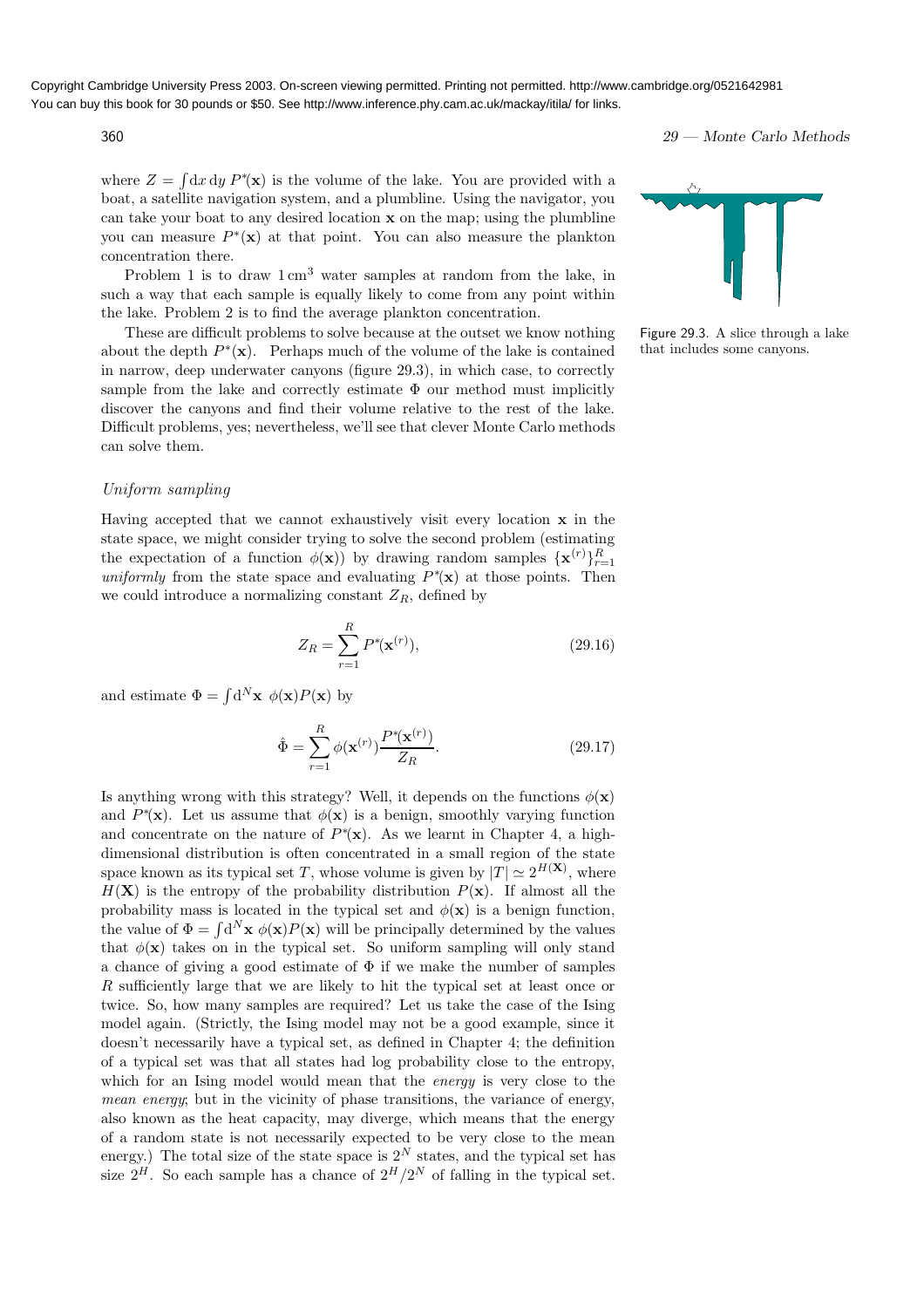29.2: Importance sampling 361



Figure 29.4. (a) Entropy of a 64-spin Ising model as a function of temperature. (b) One state of a 1024-spin Ising model.

The number of samples required to hit the typical set once is thus of order

$$
R_{\min} \simeq 2^{N-H}.\tag{29.18}
$$

So, what is  $H$ ? At high temperatures, the probability distribution of an Ising model tends to a uniform distribution and the entropy tends to  $H_{\text{max}} = N$ bits, which means  $R_{\text{min}}$  is of order 1. Under these conditions, uniform sampling may well be a satisfactory technique for estimating  $\Phi$ . But high temperatures are not of great interest. Considerably more interesting are intermediate temperatures such as the critical temperature at which the Ising model melts from an ordered phase to a disordered phase. The critical temperature of an infinite Ising model, at which it melts, is  $\theta_c = 2.27$ . At this temperature the entropy of an Ising model is roughly  $N/2$  bits (figure 29.4). For this probability distribution the number of samples required simply to hit the typical set once is of order

$$
R_{\min} \simeq 2^{N - N/2} = 2^{N/2},\tag{29.19}
$$

which for  $N = 1000$  is about  $10^{150}$ . This is roughly the square of the number of particles in the universe. Thus uniform sampling is utterly useless for the study of Ising models of modest size. And in most high-dimensional problems, if the distribution  $P(x)$  is not actually uniform, uniform sampling is unlikely to be useful.

#### Overview

Having established that drawing samples from a high-dimensional distribution  $P(\mathbf{x}) = P^*(\mathbf{x})/Z$  is difficult even if  $P^*(\mathbf{x})$  is easy to evaluate, we will now study a sequence of more sophisticated Monte Carlo methods: importance sampling, rejection sampling, the Metropolis method, Gibbs sampling, and slice sampling.

# ▶ 29.2 Importance sampling

Importance sampling is not a method for generating samples from  $P(\mathbf{x})$  (problem 1); it is just a method for estimating the expectation of a function  $\phi(\mathbf{x})$ (problem 2). It can be viewed as a generalization of the uniform sampling method.

For illustrative purposes, let us imagine that the target distribution is a one-dimensional density  $P(x)$ . Let us assume that we are able to evaluate this density at any chosen point x, at least to within a multiplicative constant; thus we can evaluate a function  $P^*(x)$  such that

$$
P(x) = P^*(x)/Z.
$$
 (29.20)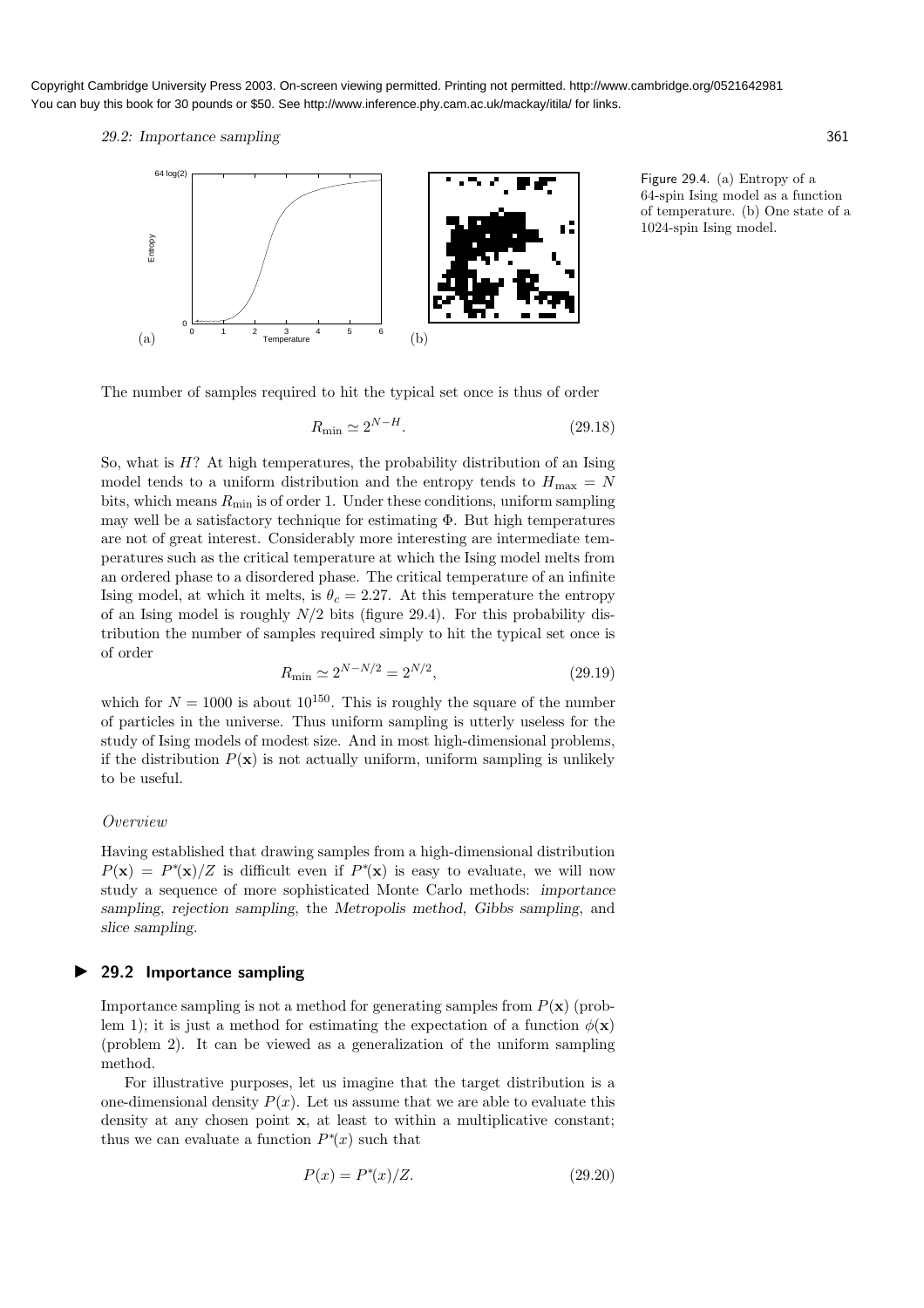362 29 — Monte Carlo Methods

But  $P(x)$  is too complicated a function for us to be able to sample from it directly. We now assume that we have a simpler density  $Q(x)$  from which we can generate samples and which we can evaluate to within a multiplicative constant (that is, we can evaluate  $Q^*(x)$ , where  $Q(x) = Q^*(x)/Z_Q$ ). An example of the functions  $P^*$ ,  $Q^*$  and  $\phi$  is shown in figure 29.5. We call  $Q$  the sampler density.

In importance sampling, we generate R samples  $\{x^{(r)}\}_{r=1}^R$  from  $Q(x)$ . If these points were samples from  $P(x)$  then we could estimate  $\Phi$  by equation (29.6). But when we generate samples from  $Q$ , values of x where  $Q(x)$  is greater than  $P(x)$  will be *over-represented* in this estimator, and points where  $Q(x)$  is less than  $P(x)$  will be *under-represented*. To take into account the fact that we have sampled from the wrong distribution, we introduce weights

$$
w_r \equiv \frac{P^*(x^{(r)})}{Q^*(x^{(r)})} \tag{29.21}
$$

which we use to adjust the 'importance' of each point in our estimator thus:

$$
\hat{\Phi} \equiv \frac{\sum_{r} w_r \phi(x^{(r)})}{\sum_{r} w_r}.
$$
\n(29.22)

 $\triangleright$  Exercise 29.1.<sup>[2, p.384]</sup> Prove that, if  $Q(x)$  is non-zero for all x where  $P(x)$  is non-zero, the estimator  $\hat{\Phi}$  converges to  $\Phi$ , the mean value of  $\phi(x)$ , as R increases. What is the variance of this estimator, asymptotically? Hint: consider the statistics of the numerator and the denominator separately. Is the estimator  $\hat{\Phi}$  an unbiased estimator for small R?

A practical difficulty with importance sampling is that it is hard to estimate how reliable the estimator  $\hat{\Phi}$  is. The variance of the estimator is unknown beforehand, because it depends on an integral over  $x$  of a function involving  $P^*(x)$ . And the variance of  $\hat{\Phi}$  is hard to estimate, because the empirical variances of the quantities  $w_r$  and  $w_r \phi(x^{(r)})$  are not necessarily a good guide to the true variances of the numerator and denominator in equation (29.22). If the proposal density  $Q(x)$  is small in a region where  $|\phi(x)P^*(x)|$  is large then it is quite possible, even after many points  $x^{(r)}$  have been generated, that none of them will have fallen in that region. In this case the estimate of Φ would be drastically wrong, and there would be no indication in the *empirical* variance that the true variance of the estimator  $\hat{\Phi}$  is large.



Figure 29.6. Importance sampling in action: (a) using a Gaussian sampler density; (b) using a Cauchy sampler density. Vertical axis shows the estimate  $\Phi$ . The horizontal line indicates the true value of Φ. Horizontal axis shows number of samples on a log scale.

Cautionary illustration of importance sampling

In a toy problem related to the modelling of amino acid probability distributions with a one-dimensional variable  $x$ , I evaluated a quantity of interest using importance sampling. The results using a Gaussian sampler and a Cauchy sampler are shown in figure 29.6. The horizontal axis shows the number of



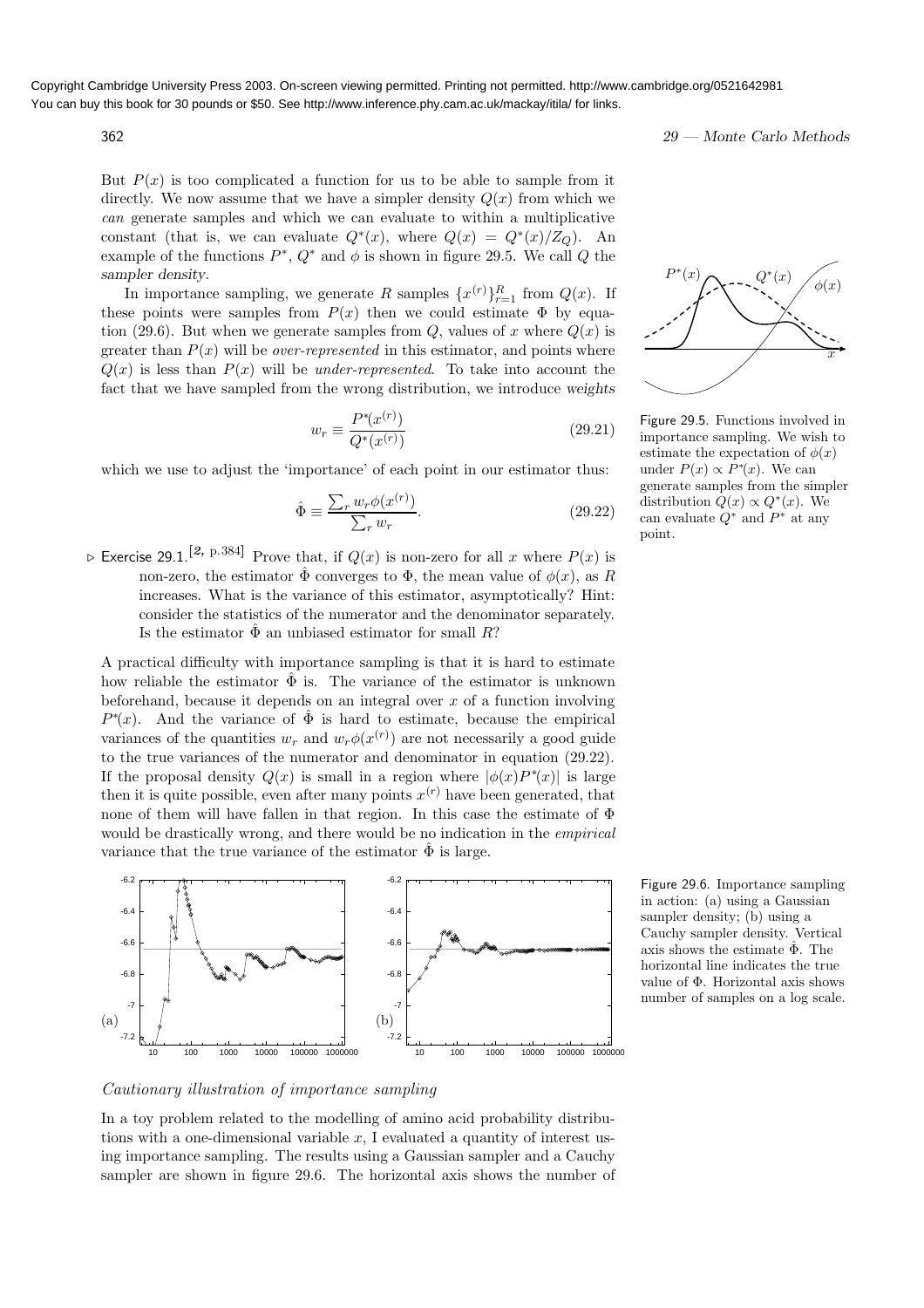29.2: Importance sampling 363

samples on a log scale. In the case of the Gaussian sampler, after about 500 samples had been evaluated one might be tempted to call a halt; but evidently there are infrequent samples that make a huge contribution to  $\hat{\Phi}$ , and the value of the estimate at 500 samples is wrong. Even after a million samples have been taken, the estimate has still not settled down close to the true value. In contrast, the Cauchy sampler does not suffer from glitches; it converges (on the scale shown here) after about 5000 samples.

This example illustrates the fact that an importance sampler should have heavy tails.

Exercise 29.2.<sup>[2, p.385]</sup> Consider the situation where  $P^*(x)$  is multimodal, consisting of several widely-separated peaks. (Probability distributions like this arise frequently in statistical data modelling.) Discuss whether it is a wise strategy to do importance sampling using a sampler  $Q(x)$  that is a unimodal distribution fitted to one of these peaks. Assume that the function  $\phi(x)$  whose mean  $\Phi$  is to be estimated is a smoothly varying function of x such as  $mx + c$ . Describe the typical evolution of the estimator  $\hat{\Phi}$  as a function of the number of samples R.

#### Importance sampling in many dimensions

We have already observed that care is needed in one-dimensional importance sampling problems. Is importance sampling a useful technique in spaces of higher dimensionality, say  $N = 1000$ ?

Consider a simple case-study where the target density  $P(\mathbf{x})$  is a uniform distribution inside a sphere,

$$
P^*(\mathbf{x}) = \begin{cases} 1 & 0 \le \rho(\mathbf{x}) \le R_P \\ 0 & \rho(\mathbf{x}) > R_P, \end{cases}
$$
 (29.23)

where  $\rho(\mathbf{x}) \equiv (\sum_i x_i^2)^{1/2}$ , and the proposal density is a Gaussian centred on the origin,

$$
Q(\mathbf{x}) = \prod_{i} \text{Normal}(x_i; 0, \sigma^2).
$$
 (29.24)

An importance-sampling method will be in trouble if the estimator  $\hat{\Phi}$  is dominated by a few large weights  $w_r$ . What will be the typical range of values of the weights  $w_r$ ? We know from our discussions of typical sequences in Part I – see exercise 6.14 (p.124), for example – that if  $\rho$  is the distance from the origin of a sample from Q, the quantity  $\rho^2$  has a roughly Gaussian distribution with mean and standard deviation:

$$
\rho^2 \sim N\sigma^2 \pm \sqrt{2N}\sigma^2. \tag{29.25}
$$

Thus almost all samples from Q lie in a typical set with distance from the origin very close to  $\sqrt{N}\sigma$ . Let us assume that  $\sigma$  is chosen such that the typical set of Q lies inside the sphere of radius  $R_P$ . [If it does not, then the law of large numbers implies that almost all the samples generated from Q will fall outside  $R_P$  and will have weight zero.] Then we know that most samples from  $Q$  will have a value of Q that lies in the range

$$
\frac{1}{(2\pi\sigma^2)^{N/2}} \exp\left(-\frac{N}{2} \pm \frac{\sqrt{2N}}{2}\right).
$$
 (29.26)

Thus the weights  $w_r = P^*/Q$  will typically have values in the range

$$
(2\pi\sigma^2)^{N/2} \exp\left(\frac{N}{2} \pm \frac{\sqrt{2N}}{2}\right). \tag{29.27}
$$



Figure 29.7. A multimodal distribution  $P^*(x)$  and a unimodal sampler  $Q(x)$ .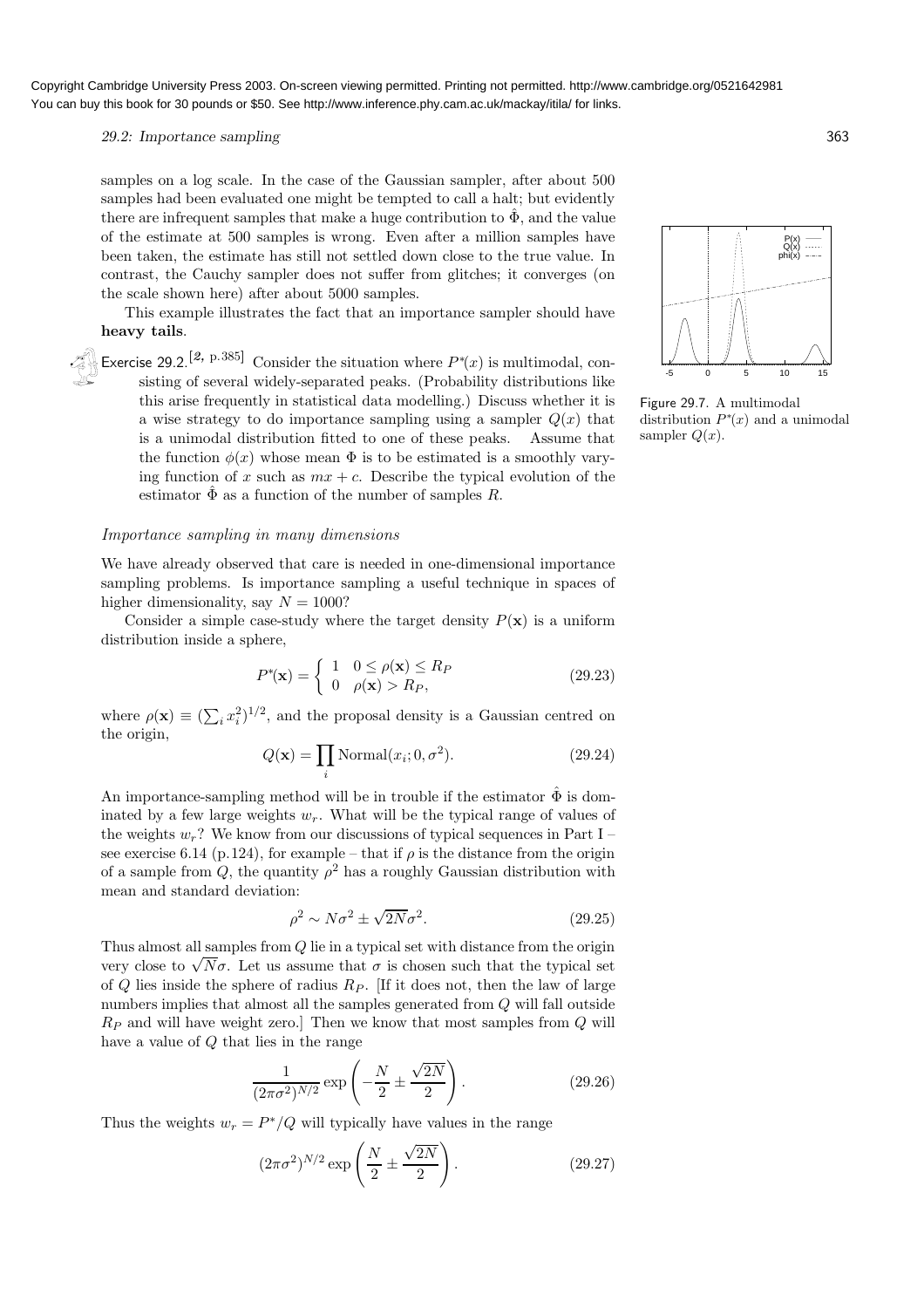

So if we draw a hundred samples, what will the typical range of weights be? We can roughly estimate the ratio of the largest weight to the median weight by doubling the standard deviation in equation (29.27). The largest weight and the median weight will typically be in the ratio:

$$
\frac{w_r^{\text{max}}}{w_r^{\text{med}}} = \exp\left(\sqrt{2N}\right). \tag{29.28}
$$

In  $N = 1000$  dimensions therefore, the largest weight after one hundred samples is likely to be roughly  $10^{19}$  times greater than the median weight. Thus an importance sampling estimate for a high-dimensional problem will very likely be utterly dominated by a few samples with huge weights.

In conclusion, importance sampling in high dimensions often suffers from two difficulties. First, we need to obtain samples that lie in the typical set of  $P$ , and this may take a long time unless  $Q$  is a good approximation to  $P$ . Second, even if we obtain samples in the typical set, the weights associated with those samples are likely to vary by large factors, because the probabilities of points in a typical set, although similar to each other, still differ by factors of order  $\exp(\sqrt{N})$ , so the weights will too, unless Q is a near-perfect approximation to P.

# ▶ 29.3 Rejection sampling

We assume again a one-dimensional density  $P(x) = P^*(x)/Z$  that is too complicated a function for us to be able to sample from it directly. We assume that we have a simpler *proposal density*  $Q(x)$  which we can evaluate (within a multiplicative factor  $Z_Q$ , as before), and from which we can generate samples. We further assume that we know the value of a constant  $c$  such that

$$
cQ^*(x) > P^*(x), \text{ for all } x. \tag{29.29}
$$

A schematic picture of the two functions is shown in figure 29.8a.

We generate two random numbers. The first,  $x$ , is generated from the proposal density  $Q(x)$ . We then evaluate  $c Q^*(x)$  and generate a uniformly distributed random variable u from the interval  $[0, c Q^*(x)]$ . These two random numbers can be viewed as selecting a point in the two-dimensional plane as shown in figure 29.8b.

We now evaluate  $P^*(x)$  and accept or reject the sample x by comparing the value of u with the value of  $P^*(x)$ . If  $u > P^*(x)$  then x is rejected; otherwise it is accepted, which means that we add x to our set of samples  $\{x^{(r)}\}$ . The value of u is discarded.

Why does this procedure generate samples from  $P(x)$ ? The proposed point  $(x, u)$  comes with uniform probability from the lightly shaded area underneath the curve  $c Q^*(x)$  as shown in figure 29.8b. The rejection rule rejects all the points that lie above the curve  $P^*(x)$ . So the points  $(x, u)$  that are accepted are uniformly distributed in the heavily shaded area under  $P^*(x)$ . This implies

364 29 — Monte Carlo Methods

Figure 29.8. Rejection sampling. (a) The functions involved in rejection sampling. We desire samples from  $P(x) \propto P^*(x)$ . We are able to draw samples from  $Q(x) \propto Q^*(x)$ , and we know a value c such that  $c Q^*(x) > P^*(x)$ for all x. (b) A point  $(x, u)$  is generated at random in the lightly shaded area under the curve  $c Q^*(x)$ . If this point also lies below  $P^*(x)$  then it is accepted.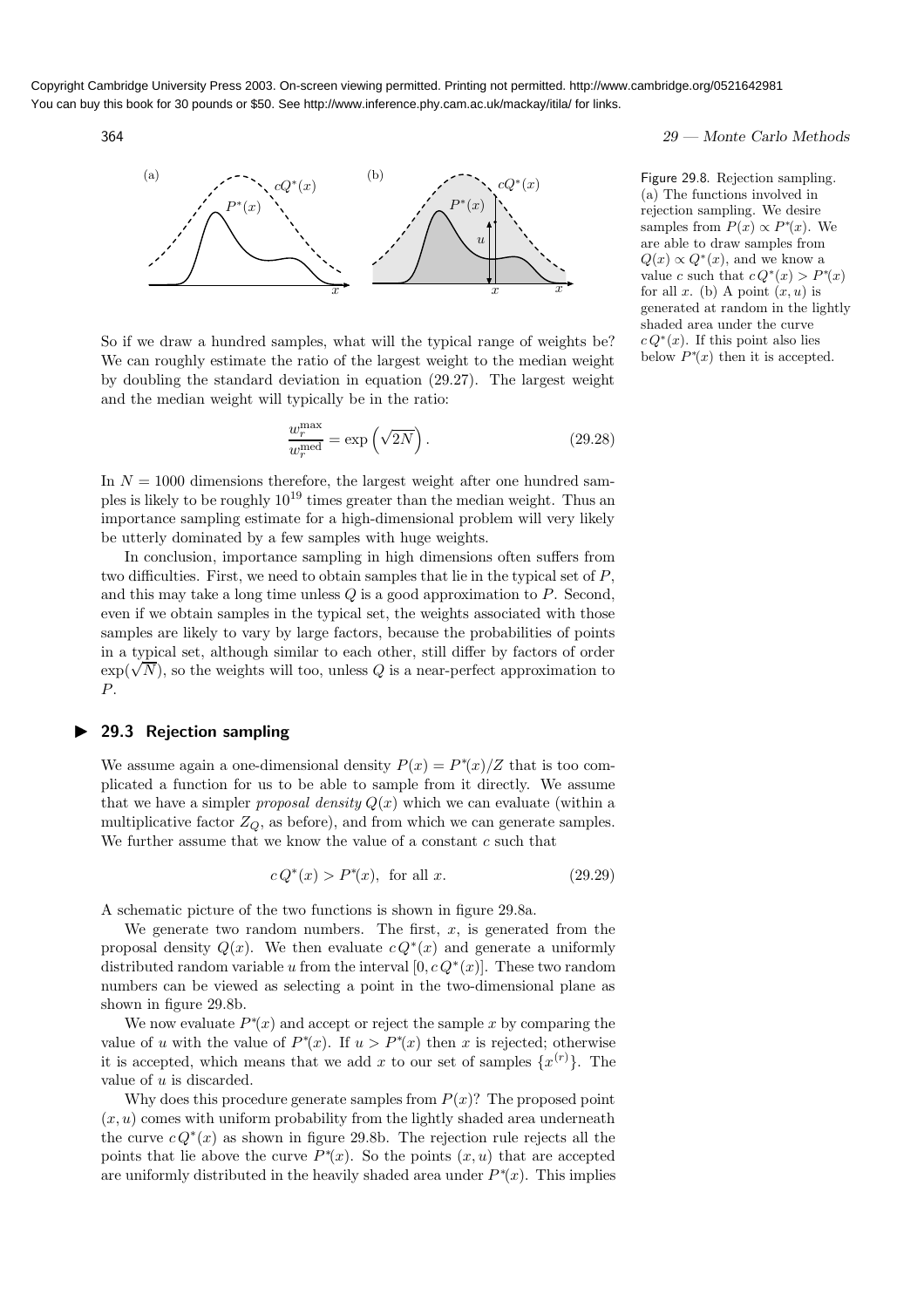### 29.4: The Metropolis–Hastings method 365

that the probability density of the x-coordinates of the accepted points must be proportional to  $P^*(x)$ , so the samples must be independent samples from  $P(x)$ .

Rejection sampling will work best if  $Q$  is a good approximation to  $P$ . If  $Q$ is very different from  $P$  then, for  $cQ$  to exceed  $P$  everywhere,  $c$  will necessarily have to be large and the frequency of rejection will be large.

#### Rejection sampling in many dimensions

In a high-dimensional problem it is very likely that the requirement that  $c Q^*$ be an upper bound for  $P^*$  will force c to be so huge that acceptances will be very rare indeed. Finding such a value of  $c$  may be difficult too, since in many problems we know neither where the modes of  $P^*$  are located nor how high they are.

As a case study, consider a pair of N-dimensional Gaussian distributions with mean zero (figure 29.9). Imagine generating samples from one with standard deviation  $\sigma_Q$  and using rejection sampling to obtain samples from the other whose standard deviation is  $\sigma_P$ . Let us assume that these two standard deviations are close in value – say,  $\sigma_Q$  is 1% larger than  $\sigma_P$ . [ $\sigma_Q$  must be larger than  $\sigma_P$  because if this is not the case, there is no c such that cQ exceeds P for all  $x$ . So, what value of c is required if the dimensionality is  $N = 1000$ ? The density of  $Q(\mathbf{x})$  at the origin is  $1/(2\pi\sigma_Q^2)^{N/2}$ , so for  $cQ$  to exceed P we need to set

$$
c = \frac{(2\pi\sigma_Q^2)^{N/2}}{(2\pi\sigma_P^2)^{N/2}} = \exp\left(N\ln\frac{\sigma_Q}{\sigma_P}\right). \tag{29.30}
$$

With  $N = 1000$  and  $\frac{\sigma_Q}{\sigma_P} = 1.01$ , we find  $c = \exp(10) \simeq 20{,}000$ . What will the acceptance rate be for this value of  $c$ ? The answer is immediate: since the acceptance rate is the ratio of the volume under the curve  $P(\mathbf{x})$  to the volume under  $c Q(\mathbf{x})$ , the fact that P and Q are both normalized here implies that the acceptance rate will be  $1/c$ , for example,  $1/20,000$ . In general, c grows exponentially with the dimensionality  $N$ , so the acceptance rate is expected to be exponentially small in N.

Rejection sampling, therefore, whilst a useful method for one-dimensional problems, is not expected to be a practical technique for generating samples from high-dimensional distributions  $P(\mathbf{x})$ .

# ▶ 29.4 The Metropolis-Hastings method

Importance sampling and rejection sampling work well only if the proposal density  $Q(x)$  is similar to  $P(x)$ . In large and complex problems it is difficult to create a single density  $Q(x)$  that has this property.

The Metropolis–Hastings algorithm instead makes use of a proposal density Q which depends on the current state  $x^{(t)}$ . The density  $Q(x';x^{(t)})$  might be a simple distribution such as a Gaussian centred on the current  $x^{(t)}$ . The proposal density  $Q(x';x)$  can be any fixed density from which we can draw samples. In contrast to importance sampling and rejection sampling, it is not necessary that  $Q(x'; x^{(t)})$  look at all similar to  $P(x)$  in order for the algorithm to be practically useful. An example of a proposal density is shown in figure 29.10; this figure shows the density  $Q(x';x^{(t)})$  for two different states  $x^{(1)}$ and  $x^{(2)}$ .

As before, we assume that we can evaluate  $P^*(x)$  for any x. A tentative new state  $x'$  is generated from the proposal density  $Q(x';x^{(t)})$ . To decide



Figure 29.9. A Gaussian  $P(x)$  and a slightly broader Gaussian  $Q(x)$ scaled up by a factor c such that  $c Q(x) \geq P(x)$ .



Figure 29.10. Metropolis–Hastings method in one dimension. The proposal distribution  $Q(x';x)$  is here shown as having a shape that changes as  $x$  changes, though this is not typical of the proposal densities used in practice.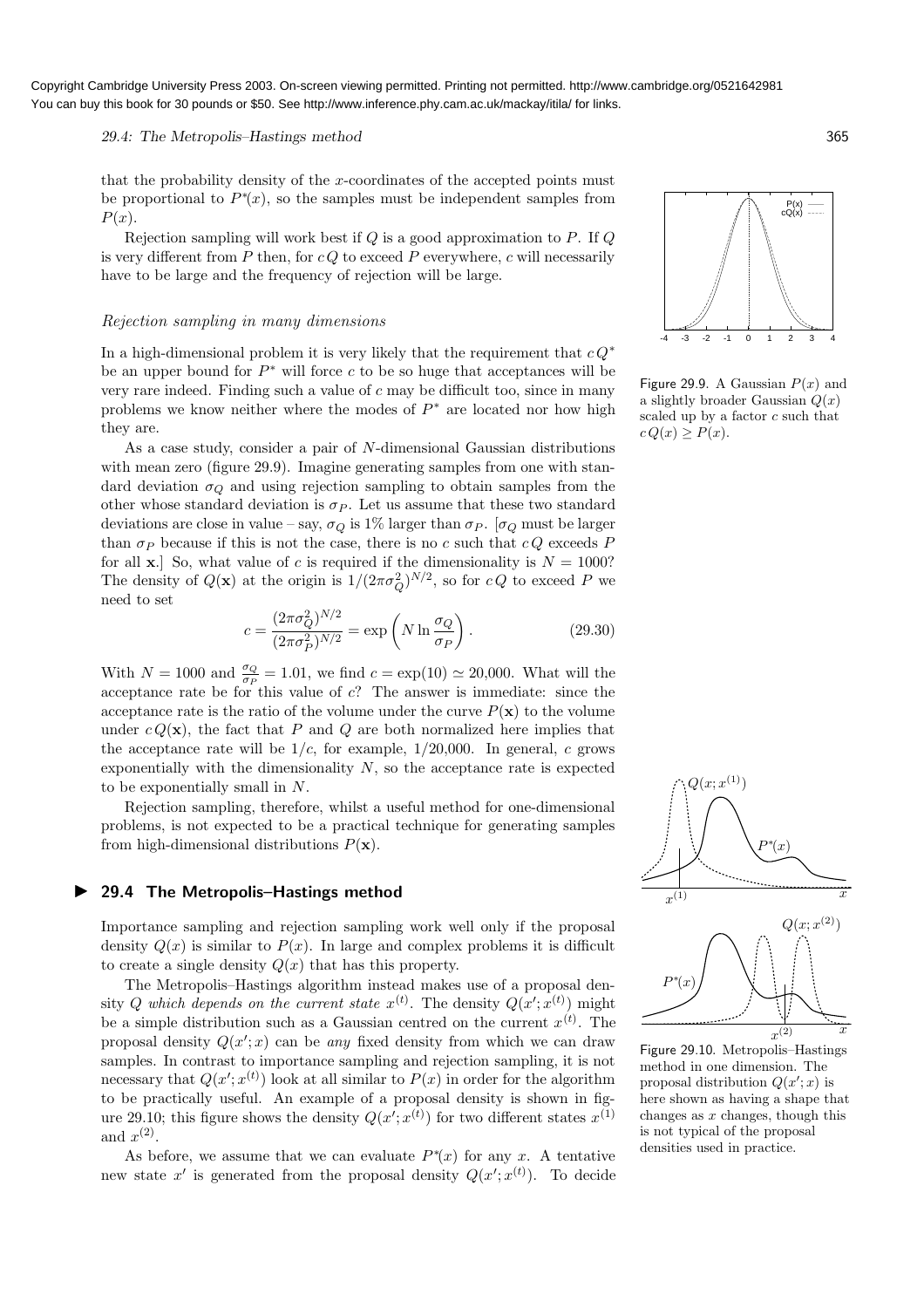366 29 — Monte Carlo Methods

whether to accept the new state, we compute the quantity

$$
a = \frac{P^*(x')}{P^*(x^{(t)})} \frac{Q(x^{(t)}; x')}{Q(x'; x^{(t)})}.
$$
\n(29.31)

If  $a \geq 1$  then the new state is accepted. Otherwise, the new state is accepted with probability a.

If the step is accepted, we set  $x^{(t+1)} = x'$ .

If the step is rejected, then we set  $x^{(t+1)} = x^{(t)}$ .

Note the difference from rejection sampling: in rejection sampling, rejected points are discarded and have no influence on the list of samples  $\{x^{(r)}\}$  that we collected. Here, a rejection causes the current state to be written again onto the list.

Notation. I have used the superscript  $r = 1, \ldots, R$  to label points that are *independent* samples from a distribution, and the superscript  $t = 1, \ldots, T$ to label the sequence of states in a Markov chain. It is important to note that a Metropolis–Hastings simulation of  $T$  iterations does not produce  $T$  independent samples from the target distribution P. The samples are dependent.

To compute the acceptance probability (29.31) we need to be able to compute the probability ratios  $P(x')/P(x^{(t)})$  and  $Q(x^{(t)};x')/Q(x';x^{(t)})$ . If the proposal density is a simple symmetrical density such as a Gaussian centred on the current point, then the latter factor is unity, and the Metropolis–Hastings method simply involves comparing the value of the target density at the two points. This special case is sometimes called the Metropolis method. However, with apologies to Hastings, I will call the general Metropolis–Hastings algorithm for asymmetric Q 'the Metropolis method' since I believe important ideas deserve short names.

#### Convergence of the Metropolis method to the target density

It can be shown that for any positive Q (that is, any Q such that  $Q(x';x) > 0$ for all  $x, x'$ , as  $t \to \infty$ , the probability distribution of  $x^{(t)}$  tends to  $P(x) =$  $P^*(x)/Z$ . [This statement should not be seen as implying that Q has to assign positive probability to every point  $x'$  – we will discuss examples later where  $Q(x'; x) = 0$  for some  $x, x'$ ; notice also that we have said nothing about how rapidly the convergence to  $P(x)$  takes place.

The Metropolis method is an example of a Markov chain Monte Carlo method (abbreviated MCMC). In contrast to rejection sampling, where the accepted points  $\{x^{(r)}\}$  are *independent* samples from the desired distribution, Markov chain Monte Carlo methods involve a Markov process in which a sequence of states  $\{x^{(t)}\}$  is generated, each sample  $x^{(t)}$  having a probability distribution that depends on the previous value,  $x^{(t-1)}$ . Since successive samples are dependent, the Markov chain may have to be run for a considerable time in order to generate samples that are effectively independent samples from P.

Just as it was difficult to estimate the variance of an importance sampling estimator, so it is difficult to assess whether a Markov chain Monte Carlo method has 'converged', and to quantify how long one has to wait to obtain samples that are effectively independent samples from  $P$ .

#### Demonstration of the Metropolis method

The Metropolis method is widely used for high-dimensional problems. Many implementations of the Metropolis method employ a proposal distribution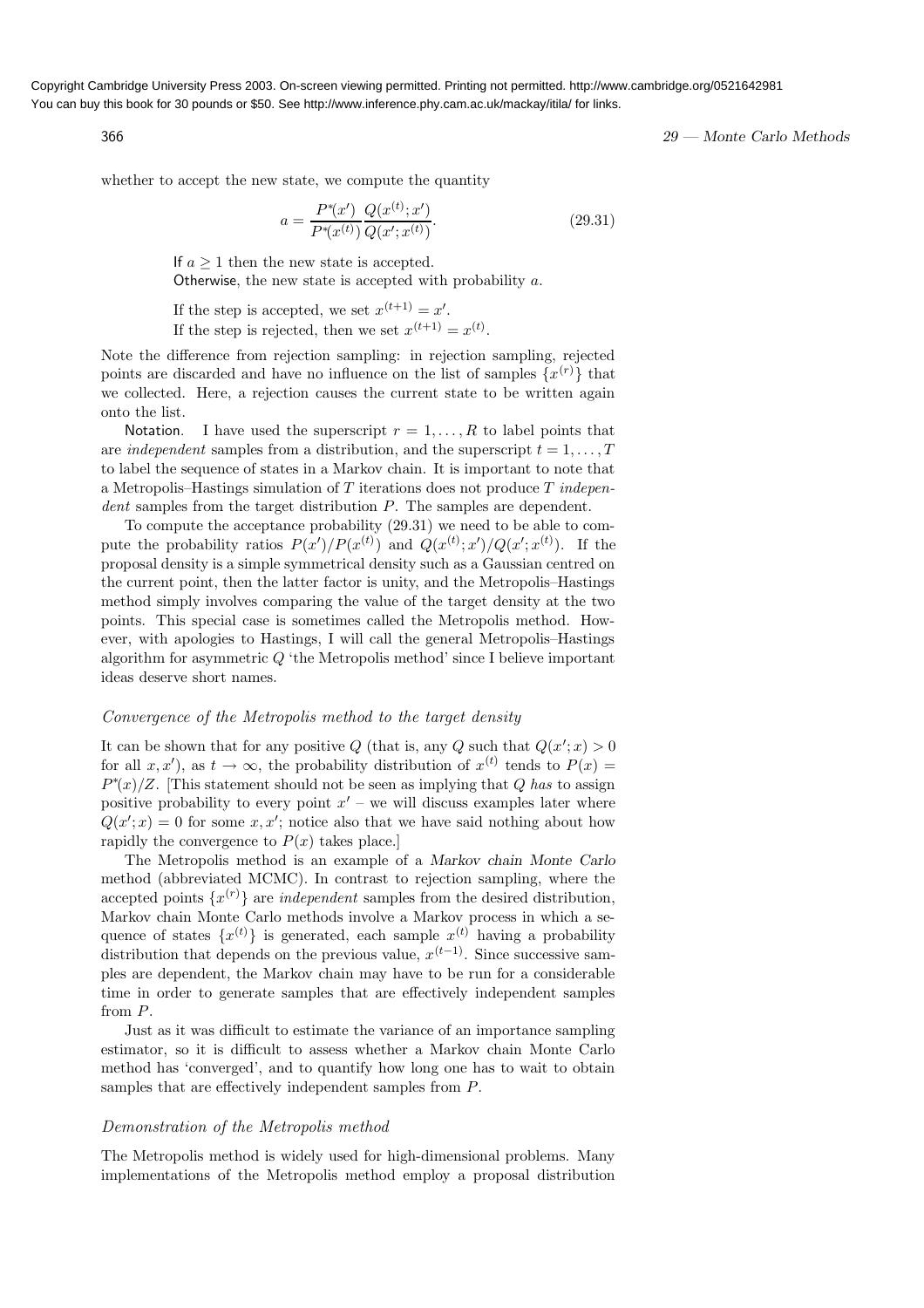29.4: The Metropolis–Hastings method 367



Figure 29.11. Metropolis method in two dimensions, showing a traditional proposal density that has a sufficiently small step size  $\epsilon$ that the acceptance frequency will be about 0.5.

with a length scale  $\epsilon$  that is short relative to the longest length scale L of the probable region (figure 29.11). A reason for choosing a small length scale is that for most high-dimensional problems, a large random step from a typical point (that is, a sample from  $P(x)$ ) is very likely to end in a state that has very low probability; such steps are unlikely to be accepted. If  $\epsilon$  is large, movement around the state space will only occur when such a transition to a low-probability state is actually accepted, or when a large random step chances to land in another probable state. So the rate of progress will be slow if large steps are used.

The disadvantage of small steps, on the other hand, is that the Metropolis method will explore the probability distribution by a random walk, and a random walk takes a long time to get anywhere, especially if the walk is made of small steps.

Exercise 29.3.<sup>[1]</sup> Consider a one-dimensional random walk, on each step of which the state moves randomly to the left or to the right with equal probability. Show that after T steps of size  $\epsilon$ , the state is likely to have moved only a distance about  $\sqrt{T}\epsilon$ . (Compute the root mean square distance travelled.)

Recall that the first aim of Monte Carlo sampling is to generate a number of independent samples from the given distribution (a dozen, say). If the largest length scale of the state space is  $L$ , then we have to simulate a random-walk Metropolis method for a time  $T \simeq (L/\epsilon)^2$  before we can expect to get a sample that is roughly independent of the initial condition – and that's assuming that every step is accepted: if only a fraction  $f$  of the steps are accepted on average, then this time is increased by a factor  $1/f$ .

Rule of thumb: lower bound on number of iterations of a Metropolis method. If the largest length scale of the space of probable states is L, a Metropolis method whose proposal distribution generates a random walk with step size  $\epsilon$  must be run for at least  $T \simeq (L/\epsilon)^2$ 

(29.32)

iterations to obtain an independent sample.

This rule of thumb gives only a lower bound; the situation may be much worse, if, for example, the probability distribution consists of several islands of high probability separated by regions of low probability.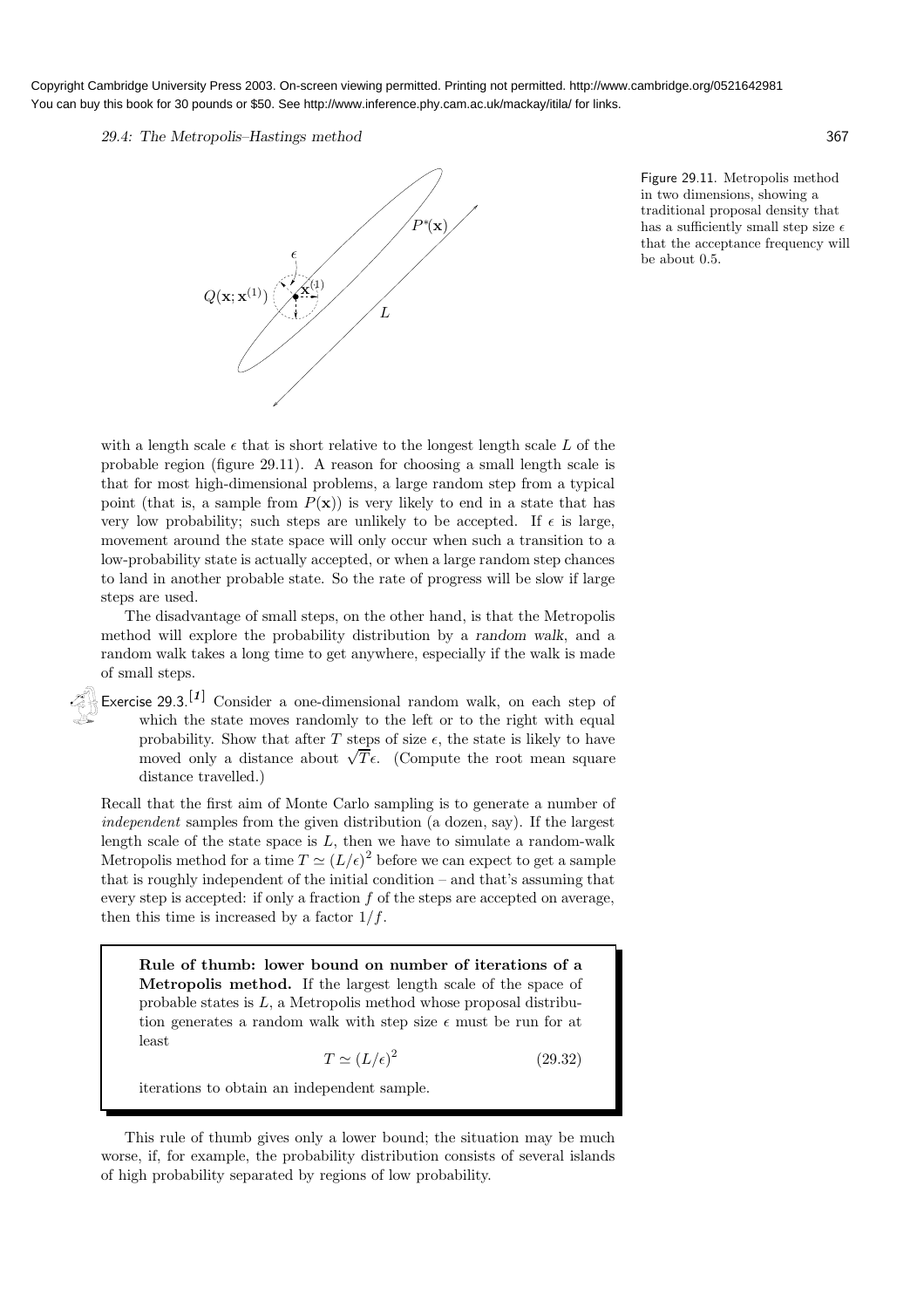29 — Monte Carlo Methods



Figure 29.12. Metropolis method for a toy problem. (a) The state sequence for  $t = 1, \ldots, 600$ .  $Horizontal$  direction  $=$  states from 0 to 20; vertical direction  $=$  time from 1 to 600; the cross bars mark time intervals of duration 50. (b) Histogram of occupancy of the states after 100, 400, and 1200 iterations. (c) For comparison, histograms resulting when successive points are drawn independently from the target distribution.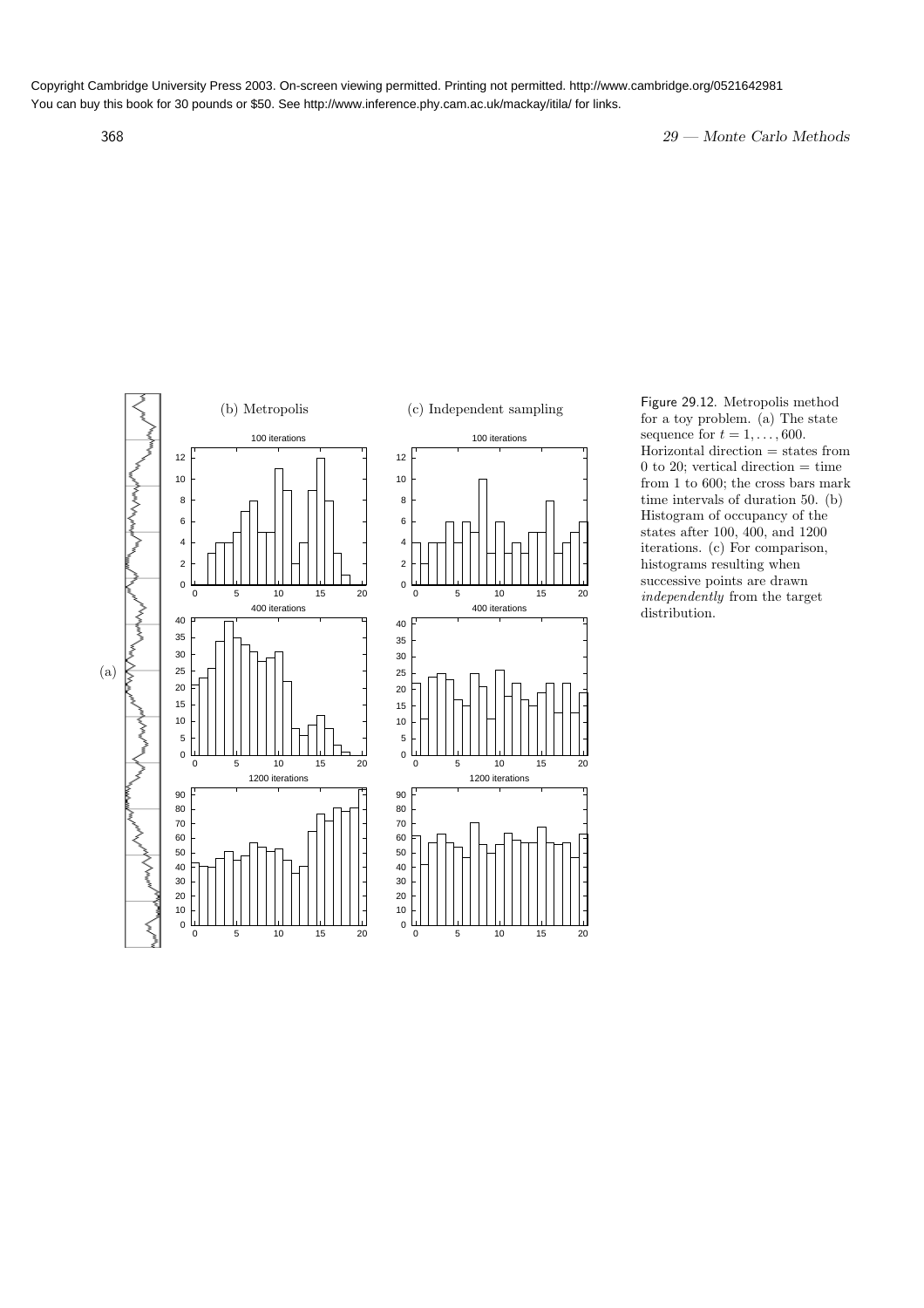#### 29.4: The Metropolis–Hastings method 369

To illustrate how slowly a random walk explores a state space, figure 29.12 shows a simulation of a Metropolis algorithm for generating samples from the distribution:

$$
P(x) = \begin{cases} 1/21 & x \in \{0, 1, 2, \dots, 20\} \\ 0 & \text{otherwise.} \end{cases}
$$
 (29.33)

The proposal distribution is

$$
Q(x';x) = \begin{cases} 1/2 & x' = x \pm 1 \\ 0 & \text{otherwise.} \end{cases}
$$
 (29.34)

Because the target distribution  $P(x)$  is uniform, rejections occur only when the proposal takes the state to  $x' = -1$  or  $x' = 21$ .

The simulation was started in the state  $x_0 = 10$  and its evolution is shown in figure 29.12a. How long does it take to reach one of the end states  $x = 0$ and  $x = 20$ ? Since the distance is 10 steps, the rule of thumb (29.32) predicts that it will typically take a time  $T \simeq 100$  iterations to reach an end state. This is confirmed in the present example: the first step into an end state occurs on the 178th iteration. How long does it take to visit both end states? The rule of thumb predicts about 400 iterations are required to traverse the whole state space; and indeed the first encounter with the other end state takes place on the 540th iteration. Thus effectively-independent samples are generated only by simulating for about four hundred iterations per independent sample.

This simple example shows that it is important to try to abolish random walk behaviour in Monte Carlo methods. A systematic exploration of the toy state space  $\{0, 1, 2, \ldots, 20\}$  could get around it, using the same step sizes, in about twenty steps instead of four hundred. Methods for reducing random walk behaviour are discussed in the next chapter.

#### Metropolis method in high dimensions

The rule of thumb (29.32), which gives a lower bound on the number of iterations of a random walk Metropolis method, also applies to higher-dimensional problems. Consider the simple case of a target distribution that is an Ndimensional Gaussian, and a proposal distribution that is a spherical Gaussian of standard deviation  $\epsilon$  in each direction. Without loss of generality, we can assume that the target distribution is a separable distribution aligned with the axes  $\{x_n\}$ , and that it has standard deviation  $\sigma_n$  in direction n. Let  $\sigma^{\max}$  and  $\sigma^{\min}$  be the largest and smallest of these standard deviations. Let us assume that  $\epsilon$  is adjusted such that the acceptance frequency is close to 1. Under this assumption, each variable  $x_n$  evolves independently of all the others, executing a random walk with step size about  $\epsilon$ . The time taken to generate effectively independent samples from the target distribution will be controlled by the largest lengthscale  $\sigma^{\max}$ . Just as in the previous section, where we needed at least  $T \simeq (L/\epsilon)^2$  iterations to obtain an independent sample, here we need  $T \simeq (\sigma^{\text{max}}/\epsilon)^2$ .

Now, how big can  $\epsilon$  be? The bigger it is, the smaller this number T becomes, but if  $\epsilon$  is too big – bigger than  $\sigma^{\min}$  – then the acceptance rate will fall sharply. It seems plausible that the optimal  $\epsilon$  must be similar to  $\sigma^{\min}$ . Strictly, this may not be true; in special cases where the second smallest  $\sigma_n$ is significantly greater than  $\sigma^{\min}$ , the optimal  $\epsilon$  may be closer to that second smallest  $\sigma_n$ . But our rough conclusion is this: where simple spherical proposal distributions are used, we will need at least  $T \simeq (\sigma^{\max}/\sigma^{\min})^2$  iterations to obtain an independent sample, where  $\sigma^{\text{max}}$  and  $\sigma^{\text{min}}$  are the longest and shortest lengthscales of the target distribution.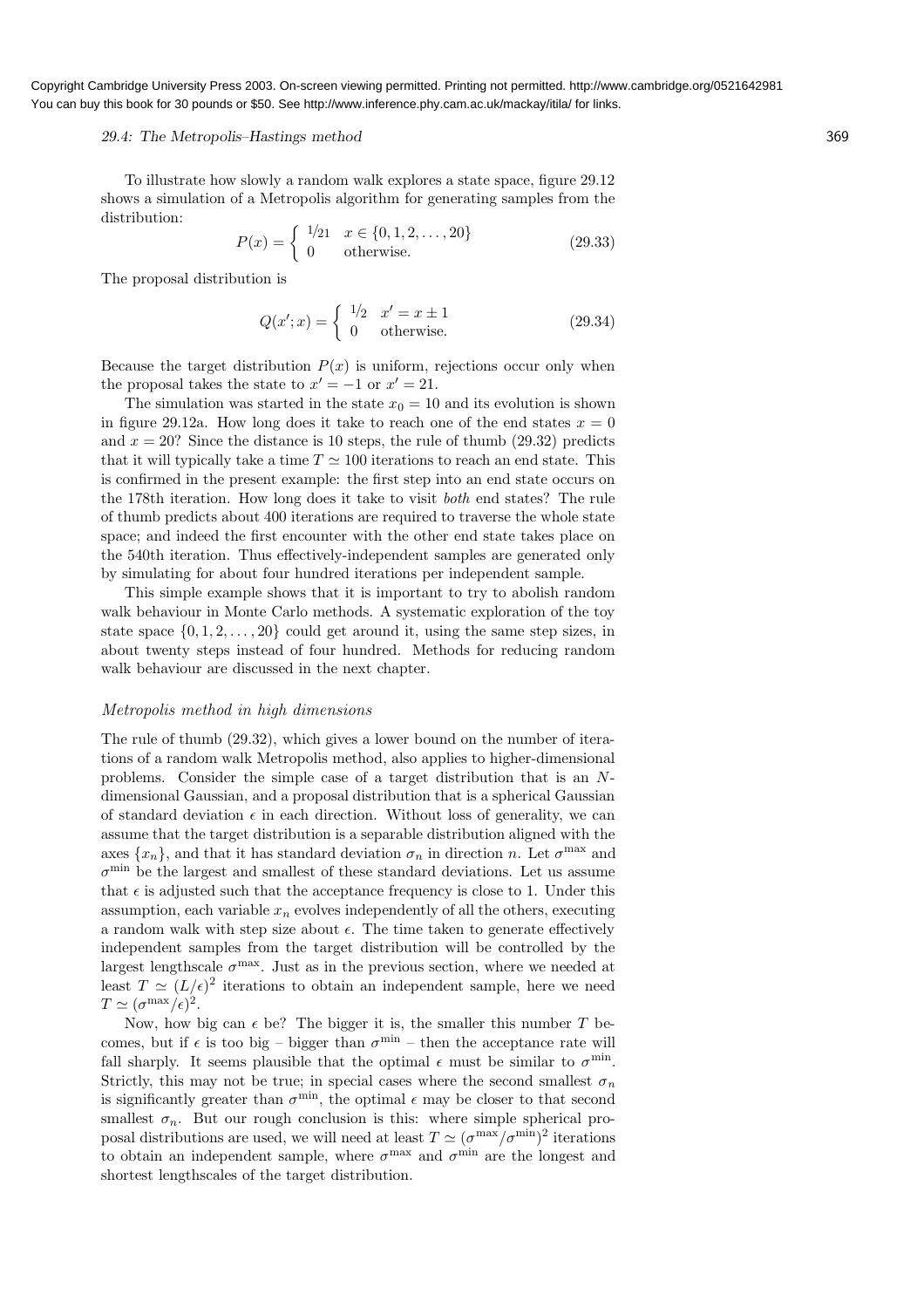370 29 — Monte Carlo Methods

Figure 29.13. Gibbs sampling. (a) The joint density  $P(\mathbf{x})$  from which samples are required. (b) Starting from a state  $\mathbf{x}^{(t)}$ ,  $x_1$  is sampled from the conditional density  $P(x_1 | x_2^{(t)})$ . (c) A sample is then made from the conditional density  $P(x_2 | x_1)$ . (d) A couple of iterations of Gibbs sampling.





This is good news and bad news. It is good news because, unlike the cases of rejection sampling and importance sampling, there is no catastrophic dependence on the dimensionality  $N$ . Our computer will give useful answers in a time shorter than the age of the universe. But it is bad news all the same, because this quadratic dependence on the lengthscale-ratio may still force us to make very lengthy simulations.

Fortunately, there are methods for suppressing random walks in Monte Carlo simulations, which we will discuss in the next chapter.

# ▶ 29.5 Gibbs sampling

We introduced importance sampling, rejection sampling and the Metropolis method using one-dimensional examples. Gibbs sampling, also known as the heat bath method or 'Glauber dynamics', is a method for sampling from distributions over at least two dimensions. Gibbs sampling can be viewed as a Metropolis method in which a sequence of proposal distributions Q are defined in terms of the *conditional* distributions of the joint distribution  $P(\mathbf{x})$ . It is assumed that, whilst  $P(\mathbf{x})$  is too complex to draw samples from directly, its conditional distributions  $P(x_i | \{x_j\}_{j\neq i})$  are tractable to work with. For many graphical models (but not all) these one-dimensional conditional distributions are straightforward to sample from. For example, if a Gaussian distribution for some variables **d** has an unknown mean  $m$ , and the prior distribution of  $m$ is Gaussian, then the conditional distribution of m given d is also Gaussian. Conditional distributions that are not of standard form may still be sampled from by adaptive rejection sampling if the conditional distribution satisfies certain convexity properties (Gilks and Wild, 1992).

Gibbs sampling is illustrated for a case with two variables  $(x_1, x_2) = \mathbf{x}$ in figure 29.13. On each iteration, we start from the current state  $\mathbf{x}^{(t)}$ , and  $x_1$  is sampled from the conditional density  $P(x_1 | x_2)$ , with  $x_2$  fixed to  $x_2^{(t)}$ . A sample  $x_2$  is then made from the conditional density  $P(x_2 | x_1)$ , using the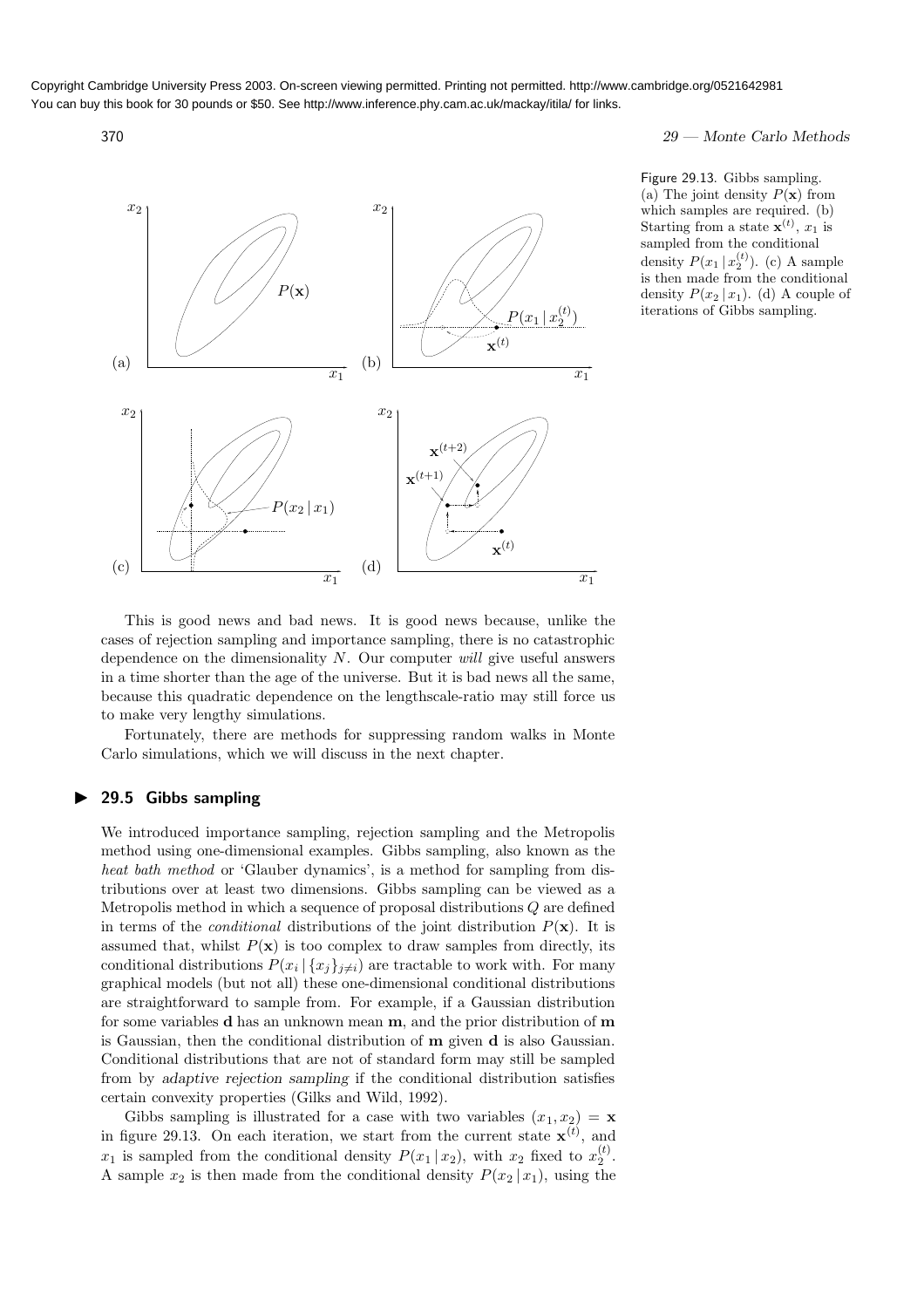29.5: Gibbs sampling 371

new value of  $x_1$ . This brings us to the new state  $\mathbf{x}^{(t+1)}$ , and completes the iteration.

In the general case of a system with  $K$  variables, a single iteration involves sampling one parameter at a time:

$$
x_1^{(t+1)} \sim P(x_1 | x_2^{(t)}, x_3^{(t)}, \dots, x_K^{(t)}) \tag{29.35}
$$

$$
x_2^{(t+1)} \sim P(x_2 | x_1^{(t+1)}, x_3^{(t)}, \dots, x_K^{(t)}) \tag{29.36}
$$

$$
x_3^{(t+1)} \sim P(x_3 | x_1^{(t+1)}, x_2^{(t+1)}, \dots, x_K^{(t)}), \text{ etc.}
$$
 (29.37)

Convergence of Gibbs sampling to the target density

 $\triangleright$  Exercise 29.4.<sup>[2]</sup> Show that a single variable-update of Gibbs sampling can be viewed as a Metropolis method with target density  $P(\mathbf{x})$ , and that this Metropolis method has the property that every proposal is always accepted.

Because Gibbs sampling is a Metropolis method, the probability distribution of  $\mathbf{x}^{(t)}$  tends to  $P(\mathbf{x})$  as  $t \to \infty$ , as long as  $P(\mathbf{x})$  does not have pathological properties.

 $\triangleright$  Exercise 29.5.<sup>[2, p.385]</sup> Discuss whether the syndrome decoding problem for a (7, 4) Hamming code can be solved using Gibbs sampling. The syndrome decoding problem, if we are to solve it with a Monte Carlo approach, is to draw samples from the posterior distribution of the noise vector  $$ 

$$
P(\mathbf{n} \mid \mathbf{f}, \mathbf{z}) = \frac{1}{Z} \prod_{n=1}^{N} f_n^{n_n} (1 - f_n)^{(1 - n_n)} \mathbb{1}[\mathbf{Hn} = \mathbf{z}], \tag{29.38}
$$

where  $f_n$  is the normalized likelihood for the nth transmitted bit and z is the observed syndrome. The factor  $\mathbb{1}[\text{Hn}=\text{z}]$  is 1 if n has the correct syndrome z and 0 otherwise.

What about the syndrome decoding problem for any linear error-correcting code?

#### Gibbs sampling in high dimensions

Gibbs sampling suffers from the same defect as simple Metropolis algorithms – the state space is explored by a slow random walk, unless a fortuitous parameterization has been chosen that makes the probability distribution  $P(\mathbf{x})$ separable. If, say, two variables  $x_1$  and  $x_2$  are strongly correlated, having marginal densities of width  $L$  and conditional densities of width  $\epsilon$ , then it will take at least about  $(L/\epsilon)^2$  iterations to generate an independent sample from the target density. Figure 30.3, p.390, illustrates the slow progress made by Gibbs sampling when  $L \gg \epsilon$ .

However Gibbs sampling involves no adjustable parameters, so it is an attractive strategy when one wants to get a model running quickly. An excellent software package, BUGS, makes it easy to set up almost arbitrary probabilistic models and simulate them by Gibbs sampling (Thomas et al., 1992).<sup>1</sup>

<sup>1</sup> http://www.mrc-bsu.cam.ac.uk/bugs/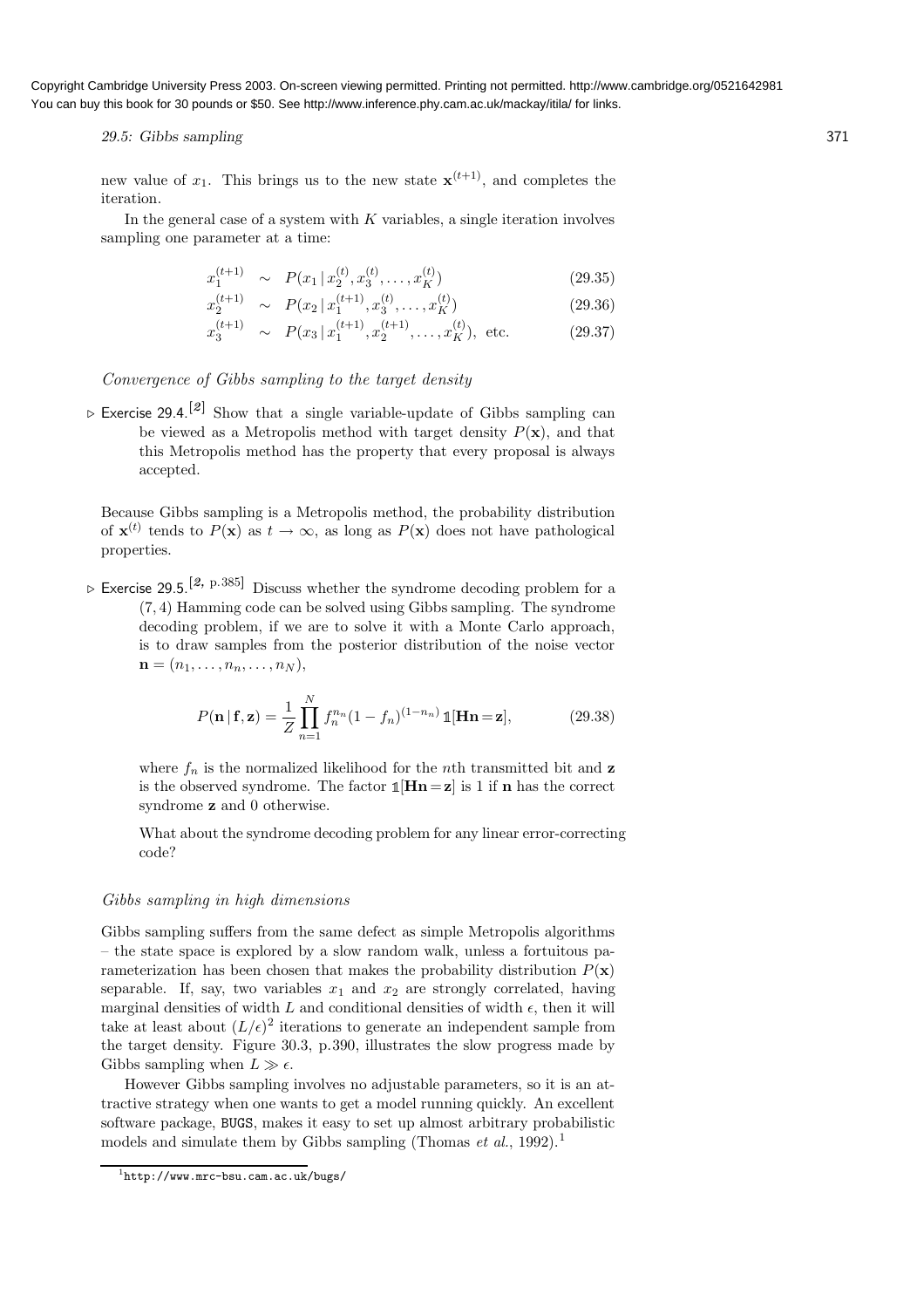# ▶ 29.6 Terminology for Markov chain Monte Carlo methods

We now spend a few moments sketching the theory on which the Metropolis method and Gibbs sampling are based. We denote by  $p^{(t)}(\mathbf{x})$  the probability distribution of the state of a Markov chain simulator. (To visualize this distribution, imagine running an infinite collection of identical simulators in parallel.) Our aim is to find a Markov chain such that as  $t \to \infty$ ,  $p^{(t)}(\mathbf{x})$  tends to the desired distribution  $P(\mathbf{x})$ .

A Markov chain can be specified by an initial probability distribution  $p^{(0)}(\mathbf{x})$  and a transition probability  $T(\mathbf{x}';\mathbf{x})$ .

The probability distribution of the state at the  $(t+1)$ th iteration of the Markov chain,  $p^{(t+1)}(\mathbf{x})$ , is given by

$$
p^{(t+1)}(\mathbf{x}') = \int d^N \mathbf{x} \ T(\mathbf{x}'; \mathbf{x}) p^{(t)}(\mathbf{x}). \tag{29.39}
$$

\_\_

Example 29.6. An example of a Markov chain is given by the Metropolis demonstration of section 29.4 (figure 29.12), for which the transition probability is

$$
\mathbf{T} = \begin{bmatrix} \frac{1}{2} & \frac{1}{2} & \frac{1}{2} & \frac{1}{2} & \frac{1}{2} & \frac{1}{2} & \frac{1}{2} & \frac{1}{2} & \frac{1}{2} & \frac{1}{2} & \frac{1}{2} & \frac{1}{2} & \frac{1}{2} & \frac{1}{2} & \frac{1}{2} & \frac{1}{2} & \frac{1}{2} & \frac{1}{2} & \frac{1}{2} & \frac{1}{2} & \frac{1}{2} & \frac{1}{2} & \frac{1}{2} & \frac{1}{2} & \frac{1}{2} & \frac{1}{2} & \frac{1}{2} & \frac{1}{2} & \frac{1}{2} & \frac{1}{2} & \frac{1}{2} & \frac{1}{2} & \frac{1}{2} & \frac{1}{2} & \frac{1}{2} & \frac{1}{2} & \frac{1}{2} & \frac{1}{2} & \frac{1}{2} & \frac{1}{2} & \frac{1}{2} & \frac{1}{2} & \frac{1}{2} & \frac{1}{2} & \frac{1}{2} & \frac{1}{2} & \frac{1}{2} & \frac{1}{2} & \frac{1}{2} & \frac{1}{2} & \frac{1}{2} & \frac{1}{2} & \frac{1}{2} & \frac{1}{2} & \frac{1}{2} & \frac{1}{2} & \frac{1}{2} & \frac{1}{2} & \frac{1}{2} & \frac{1}{2} & \frac{1}{2} & \frac{1}{2} & \frac{1}{2} & \frac{1}{2} & \frac{1}{2} & \frac{1}{2} & \frac{1}{2} & \frac{1}{2} & \frac{1}{2} & \frac{1}{2} & \frac{1}{2} & \frac{1}{2} & \frac{1}{2} & \frac{1}{2} & \frac{1}{2} &
$$

and the initial distribution was

$$
p^{(0)}(x) = \left[ \begin{array}{ccc} \cdots & \cdots & \cdots & 1 & \cdots & \cdots & \cdots \end{array} \right].
$$
 (29.40)

The probability distribution  $p^{(t)}(x)$  of the state at the tth iteration is shown for  $t = 0, 1, 2, 3, 5, 10, 100, 200, 400$  in figure 29.14; an equivalent sequence of distributions is shown in figure 29.15 for the chain that begins in initial state  $x_0 = 17$ . Both chains converge to the target density, the uniform density, as  $t \to \infty$ .

# Required properties

When designing a Markov chain Monte Carlo method, we construct a chain with the following properties:

1. The desired distribution  $P(\mathbf{x})$  is an invariant distribution of the chain. A distribution  $\pi(\mathbf{x})$  is an invariant distribution of the transition probability  $T(\mathbf{x}';\mathbf{x})$  if

$$
\pi(\mathbf{x}') = \int d^N \mathbf{x} \ T(\mathbf{x}'; \mathbf{x}) \pi(\mathbf{x}). \tag{29.41}
$$

An invariant distribution is an eigenvector of the transition probability matrix that has eigenvalue 1.



Figure 29.14. The probability distribution of the state of the Markov chain of example 29.6.

372 29 — Monte Carlo Methods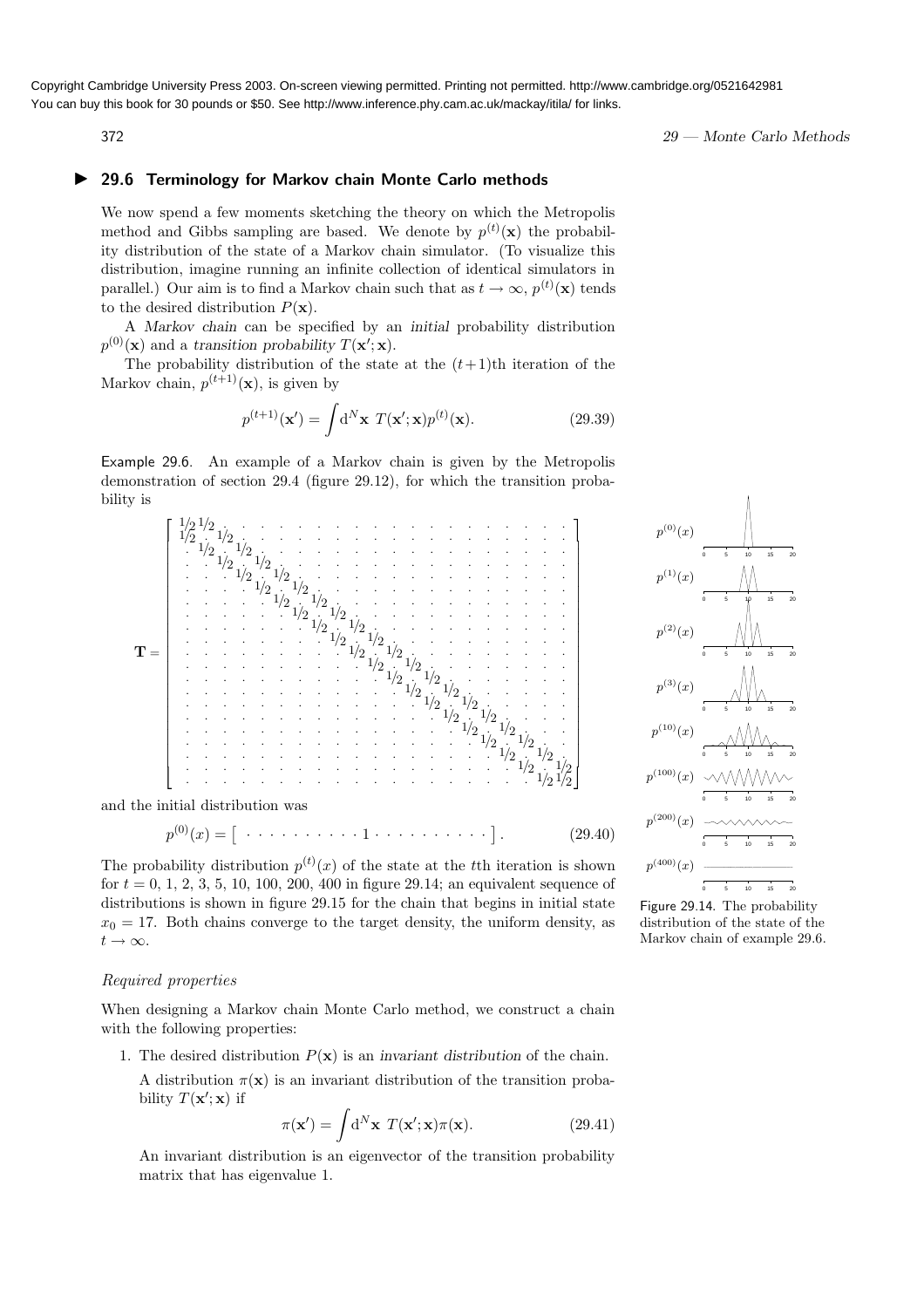- 29.6: Terminology for Markov chain Monte Carlo methods 373
	- 2. The chain must also be ergodic, that is,

$$
p^{(t)}(\mathbf{x}) \to \pi(\mathbf{x}) \text{ as } t \to \infty, \text{ for any } p^{(0)}(\mathbf{x}). \tag{29.42}
$$

A couple of reasons why a chain might not be ergodic are:

(a) Its matrix might be reducible, which means that the state space contains two or more subsets of states that can never be reached from each other. Such a chain has many invariant distributions; which one  $p^{(t)}(\mathbf{x})$  would tend to as  $t \to \infty$  would depend on the initial condition  $p^{(0)}(\mathbf{x})$ .

The transition probability matrix of such a chain has more than one eigenvalue equal to 1.

(b) The chain might have a periodic set, which means that, for some initial conditions,  $p^{(t)}(\mathbf{x})$  doesn't tend to an invariant distribution, but instead tends to a periodic limit-cycle.

A simple Markov chain with this property is the random walk on the  $N$ -dimensional hypercube. The chain  $T$  takes the state from one corner to a randomly chosen adjacent corner. The unique invariant distribution of this chain is the uniform distribution over all  $2^N$ states, but the chain is not ergodic; it is periodic with period two: if we divide the states into states with odd parity and states with even parity, we notice that every odd state is surrounded by even states and *vice versa*. So if the initial condition at time  $t = 0$  is a state with even parity, then at time  $t = 1$  – and at all odd times – the state must have odd parity, and at all even times, the state will be of even parity.

The transition probability matrix of such a chain has more than one eigenvalue with magnitude equal to 1. The random walk on the hypercube, for example, has eigenvalues equal to  $+1$  and  $-1$ .

#### Methods of construction of Markov chains

It is often convenient to construct  $T$  by mixing or concatenating simple base  $transitions B$  all of which satisfy

$$
P(\mathbf{x}') = \int d^N \mathbf{x} \ B(\mathbf{x}'; \mathbf{x}) P(\mathbf{x}), \tag{29.43}
$$

for the desired density  $P(\mathbf{x})$ , i.e., they all have the desired density as an invariant distribution. These base transitions need not individually be ergodic.

T is a mixture of several base transitions  $B_b(\mathbf{x}', \mathbf{x})$  if we make the transition by picking one of the base transitions at random, and allowing it to determine the transition, i.e.,

$$
T(\mathbf{x}', \mathbf{x}) = \sum_{b} p_b B_b(\mathbf{x}', \mathbf{x}),
$$
\n(29.44)

where  $\{p_b\}$  is a probability distribution over the base transitions.

T is a concatenation of two base transitions  $B_1(\mathbf{x}', \mathbf{x})$  and  $B_2(\mathbf{x}', \mathbf{x})$  if we first make a transition to an intermediate state  $x''$  using  $B_1$ , and then make a transition from state  $\mathbf{x}''$  to  $\mathbf{x}'$  using  $B_2$ .

$$
T(\mathbf{x}', \mathbf{x}) = \int d^N \mathbf{x}'' B_2(\mathbf{x}', \mathbf{x}'') B_1(\mathbf{x}'', \mathbf{x}). \tag{29.45}
$$



Figure 29.15. The probability distribution of the state of the Markov chain for initial condition  $x_0 = 17$  (example 29.6 (p.372)).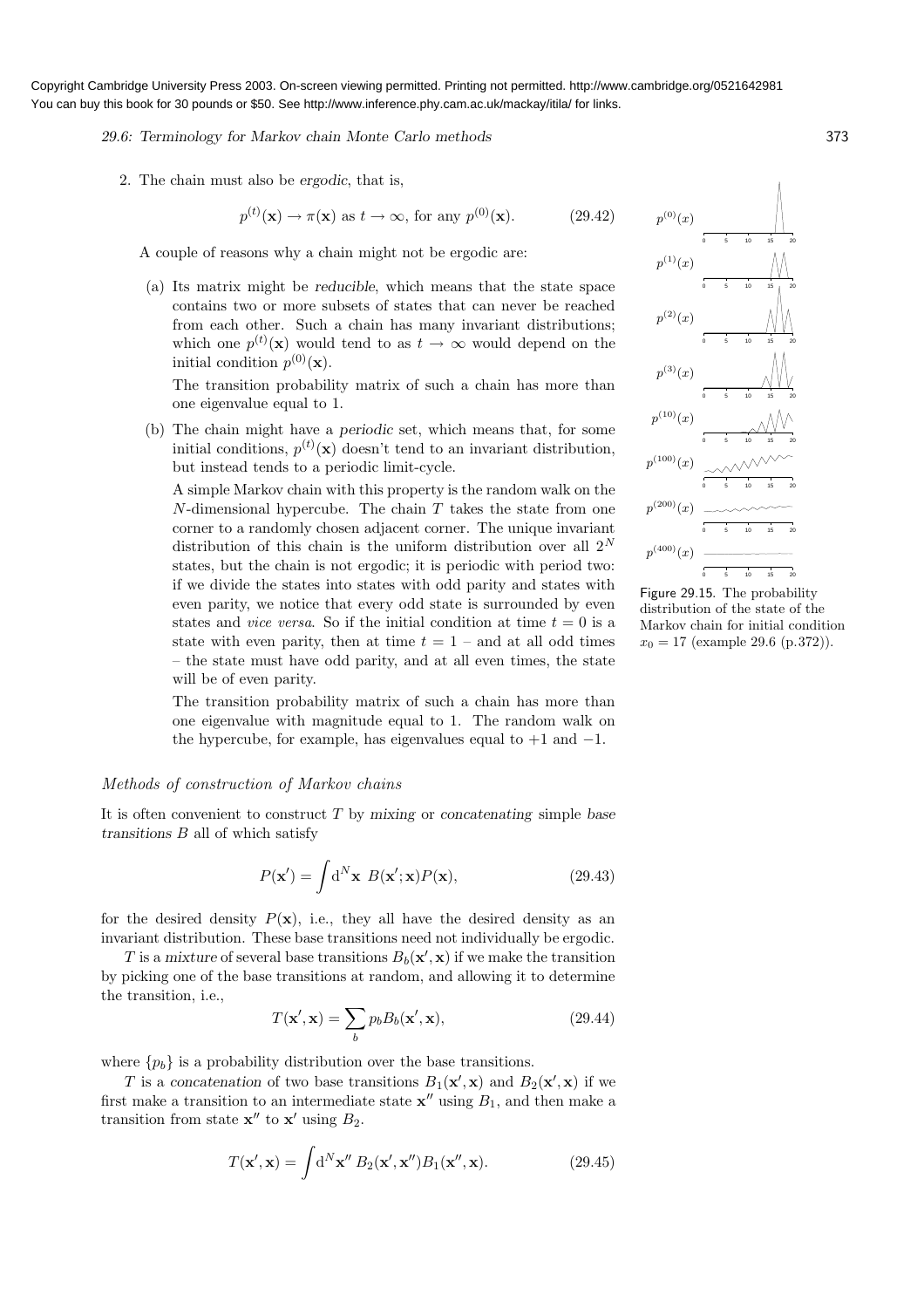374 29 — Monte Carlo Methods

# Detailed balance

Many useful transition probabilities satisfy the detailed balance property:

$$
T(\mathbf{x}_a; \mathbf{x}_b)P(\mathbf{x}_b) = T(\mathbf{x}_b; \mathbf{x}_a)P(\mathbf{x}_a), \text{ for all } \mathbf{x}_b \text{ and } \mathbf{x}_a.
$$
 (29.46)

This equation says that if we pick (by magic) a state from the target density  $P$  and make a transition under  $T$  to another state, it is just as likely that we will pick  $x_b$  and go from  $x_b$  to  $x_a$  as it is that we will pick  $x_a$  and go from  $x_a$ to  $x_b$ . Markov chains that satisfy detailed balance are also called reversible Markov chains. The reason why the detailed-balance property is of interest is that detailed balance implies invariance of the distribution  $P(\mathbf{x})$  under the Markov chain  $T$ , which is a necessary condition for the key property that we want from our MCMC simulation – that the probability distribution of the chain should converge to  $P(\mathbf{x})$ .

 $\triangleright$  Exercise 29.7.<sup>[2]</sup> Prove that detailed balance implies invariance of the distribution  $P(\mathbf{x})$  under the Markov chain T.

Proving that detailed balance holds is often a key step when proving that a Markov chain Monte Carlo simulation will converge to the desired distribution. The Metropolis method satisfies detailed balance, for example. Detailed balance is not an essential condition, however, and we will see later that irreversible Markov chains can be useful in practice, because they may have different random walk properties.

- $\triangleright$  Exercise 29.8.<sup>[2]</sup> Show that, if we concatenate two base transitions  $B_1$  and  $B_2$ that satisfy detailed balance, it is not necessarily the case that the T thus defined (29.45) satisfies detailed balance.
	- Exercise 29.9.<sup>[2]</sup> Does Gibbs sampling, with several variables all updated in a deterministic sequence, satisfy detailed balance?

# ▶ 29.7 Slice sampling

Slice sampling (Neal, 1997a; Neal, 2003) is a Markov chain Monte Carlo method that has similarities to rejection sampling, Gibbs sampling and the Metropolis method. It can be applied wherever the Metropolis method can be applied, that is, to any system for which the target density  $P^*(\mathbf{x})$  can be evaluated at any point x; it has the advantage over simple Metropolis methods that it is more robust to the choice of parameters like step sizes. The simplest version of slice sampling is similar to Gibbs sampling in that it consists of one-dimensional transitions in the state space; however there is no requirement that the one-dimensional conditional distributions be easy to sample from, nor that they have any convexity properties such as are required for adaptive rejection sampling. And slice sampling is similar to rejection sampling in that it is a method that asymptotically draws samples from the volume under the curve described by  $P^*(\mathbf{x})$ ; but there is no requirement for an upper-bounding function.

I will describe slice sampling by giving a sketch of a one-dimensional sampling algorithm, then giving a pictorial description that includes the details that make the method valid.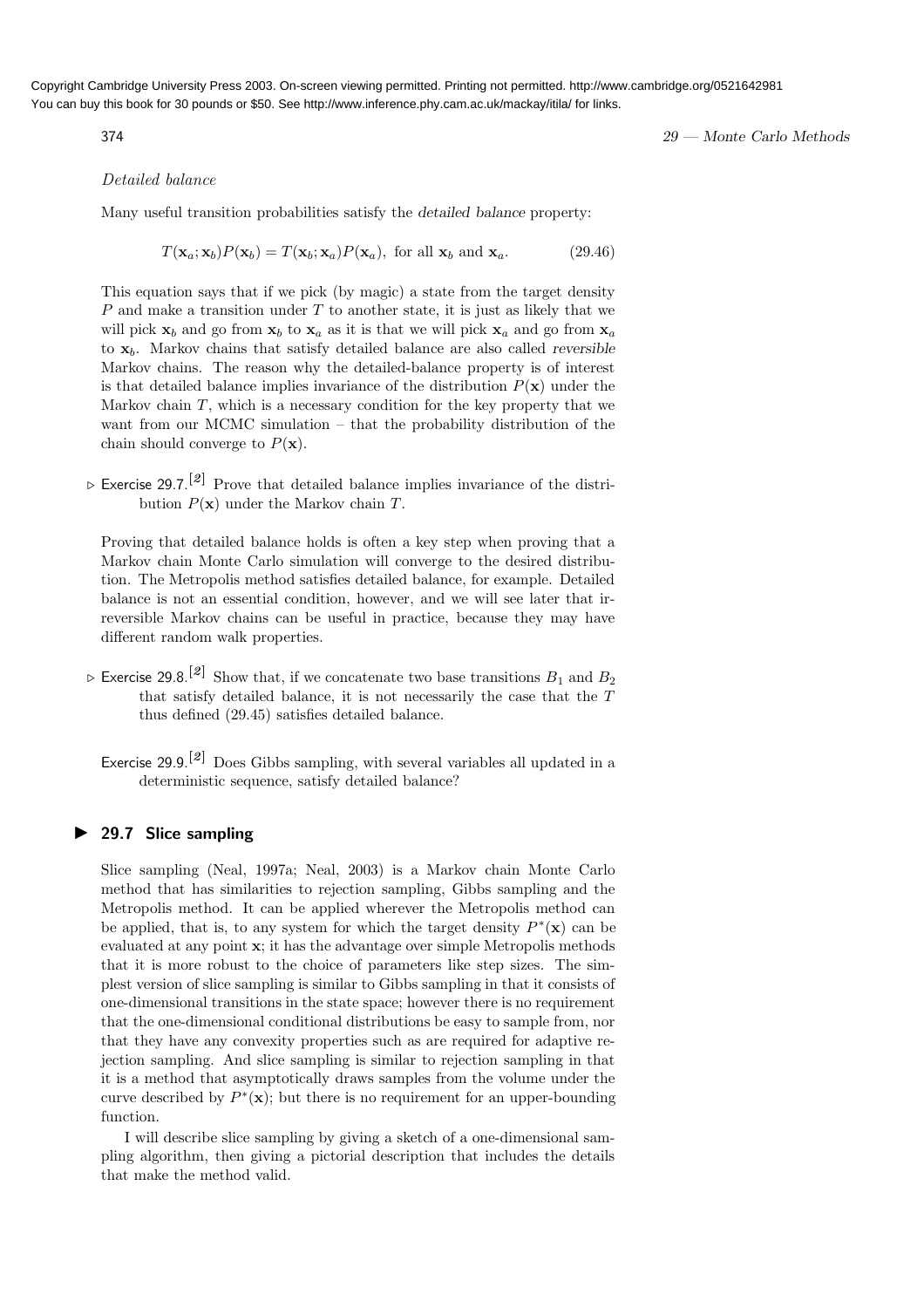29.7: Slice sampling 375

# The skeleton of slice sampling

Let us assume that we want to draw samples from  $P(x) \propto P^*(x)$  where x is a real number. A one-dimensional slice sampling algorithm is a method for making transitions from a two-dimensional point  $(x, u)$  lying under the curve  $P^*(x)$  to another point  $(x', u')$  lying under the same curve, such that the probability distribution of  $(x, u)$  tends to a uniform distribution over the area under the curve  $P^*(x)$ , whatever initial point we start from – like the uniform distribution under the curve  $P^*(x)$  produced by rejection sampling (section 29.3).

A single transition  $(x, u) \rightarrow (x', u')$  of a one-dimensional slice sampling algorithm has the following steps, of which steps 3 and 8 will require further elaboration.

```
1: evaluate P^*(x)2: draw a vertical coordinate u' \sim \mathsf{Uniform}(0, P^*(x))3: create a horizontal interval \left(x_{l},x_{r}\right) enclosing x4: \text{loop} \left\{ \begin{matrix} 5: \end{matrix} \right.5: draw x' \sim \text{Uniform}(x_l, x_r)6: evaluate P^*(x')7: if P^*(x') > u' break out of loop 4-9
8: else modify the interval (x_l, x_r)9: }
```
There are several methods for creating the interval  $(x_l, x_r)$  in step 3, and several methods for modifying it at step 8. The important point is that the overall method must satisfy detailed balance, so that the uniform distribution for  $(x, u)$  under the curve  $P^*(x)$  is invariant.

# The 'stepping out' method for step 3

In the 'stepping out' method for creating an interval  $(x_l, x_r)$  enclosing x, we step out in steps of length w until we find endpoints  $x_l$  and  $x_r$  at which  $P^*$  is smaller than  $u$ . The algorithm is shown in figure 29.16.

3a: draw  $r \sim$  Uniform $(0, 1)$ 3b:  $x_l := x - rw$ 3c:  $x_r := x + (1 - r)w$ 3d: while  $(P^*(x_l) > u') \{ x_l := x_l - w \}$ 3e: while  $(P^*(x_r) > u') \{ x_r := x_r + w \}$ 

# The 'shrinking' method for step 8

Whenever a point x' is drawn such that  $(x', u')$  lies above the curve  $P^*(x)$ , we shrink the interval so that one of the end points is  $x'$ , and such that the original point  $x$  is still enclosed in the interval.

8a: if  $(x' > x) \{ x_r : = x' \}$ 8b: else  $\{ x_l : = x' \}$ 

# Properties of slice sampling

Like a standard Metropolis method, slice sampling gets around by a random walk, but whereas in the Metropolis method, the choice of the step size is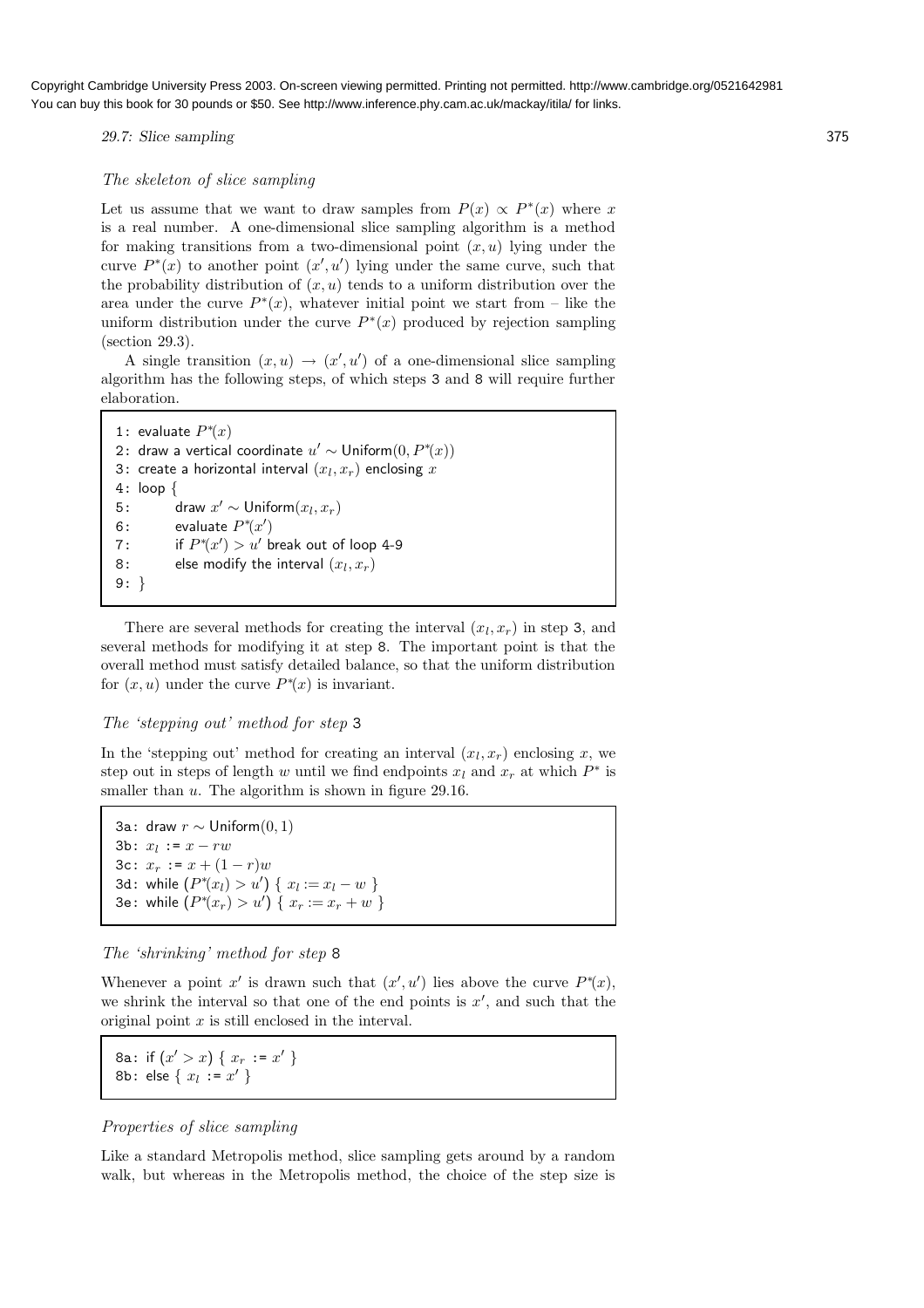376 29 — Monte Carlo Methods



Figure 29.16. Slice sampling. Each panel is labelled by the steps of the algorithm that are executed in it. At step 1,  $P^*(x)$  is evaluated at the current point  $x$ . At step 2, a vertical coordinate is selected giving the point  $(x, u')$  shown by the box; At steps 3a-c, an interval of size  $w$  containing  $(x, u')$  is created at random. At step 3d,  $P^*$  is evaluated at the left end of the interval and is found to be larger than  $u'$ , so a step to the left of size w is made. At step 3e,  $P^*$  is evaluated at the right end of the interval and is found to be smaller than  $u'$ , so no stepping out to the right is needed. When step 3d is repeated,  $P^*$  is found to be smaller than  $u'$ , so the stepping out halts. At step 5 a point is drawn from the interval, shown by a ◦. Step 6 establishes that this point is above  $P^*$  and step 8 shrinks the interval to the rejected point in such a way that the original point  $x$  is still in the interval. When step 5 is repeated, the new coordinate  $x'$  (which is to the right-hand side of the interval) gives a value of  $P^*$ greater than  $u'$ , so this point x' is the outcome at step 7.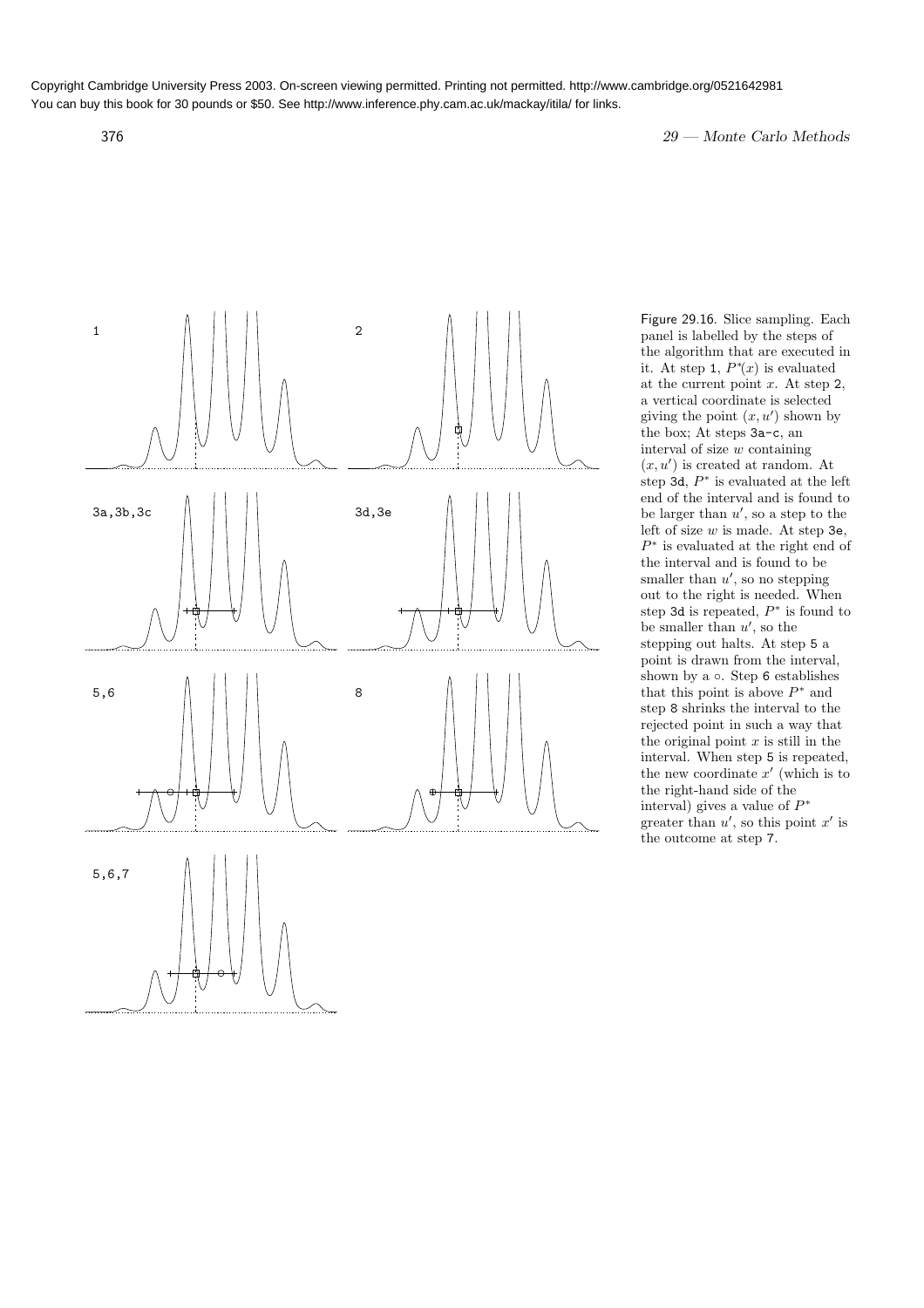29.7: Slice sampling 377

critical to the rate of progress, in slice sampling the step size is self-tuning. If the initial interval size  $w$  is too small by a factor  $f$  compared with the width of the probable region then the stepping-out procedure expands the interval size. The cost of this stepping-out is only linear in  $f$ , whereas in the Metropolis method the computer-time scales as the square of  $f$  if the step size is too small.

If the chosen value of  $w$  is too large by a factor  $F$  then the algorithm spends a time proportional to the logarithm of  $F$  shrinking the interval down to the right size, since the interval typically shrinks by a factor in the ballpark of 0.6 each time a point is rejected. In contrast, the Metropolis algorithm responds to a too-large step size by rejecting almost all proposals, so the rate of progress is exponentially bad in  $F$ . There are no rejections in slice sampling. The probability of staying in exactly the same place is very small.

 $\triangleright$  Exercise 29.10.<sup>[2]</sup> Investigate the properties of slice sampling applied to the density shown in figure 29.17.  $x$  is a real variable between 0.0 and 11.0. How long does it take typically for slice sampling to get from an  $x$  in the peak region  $x \in (0,1)$  to an x in the tail region  $x \in (1,11)$ , and vice versa? Confirm that the probabilities of these transitions do yield an asymptotic probability density that is correct.

#### How slice sampling is used in real problems

An N-dimensional density  $P(\mathbf{x}) \propto P^*(\mathbf{x})$  may be sampled with the help of the one-dimensional slice sampling method presented above by picking a sequence of directions  $\mathbf{y}^{(1)}, \mathbf{y}^{(2)}, \dots$  and defining  $\mathbf{x} = \mathbf{x}^{(t)} + x\mathbf{y}^{(t)}$ . The function  $P^*(x)$ above is replaced by  $P^*(\mathbf{x}) = P^*(\mathbf{x}^{(t)} + x\mathbf{y}^{(t)})$ . The directions may be chosen in various ways; for example, as in Gibbs sampling, the directions could be the coordinate axes; alternatively, the directions  $y<sup>(t)</sup>$  may be selected at random in any manner such that the overall procedure satisfies detailed balance.

#### Computer-friendly slice sampling

The real variables of a probabilistic model will always be represented in a computer using a finite number of bits. In the following implementation of slice sampling due to Skilling, the stepping-out, randomization, and shrinking operations, described above in terms of floating-point operations, are replaced by binary and integer operations.

We assume that the variable  $x$  that is being slice-sampled is represented by a b-bit integer X taking on one of  $B = 2^b$  values,  $0, 1, 2, \ldots, B-1$ , many or all of which correspond to valid values of  $x$ . Using an integer grid eliminates any errors in detailed balance that might ensue from variable-precision rounding of floating-point numbers. The mapping from  $X$  to  $x$  need not be linear; if it is nonlinear, we assume that the function  $P^*(x)$  is replaced by an appropriately transformed function – for example,  $P^{**}(X) \propto P^{*}(x)|dx/dX|$ .

We assume the following operators on b-bit integers are available:

| $X+N$                 | arithmetic sum, modulo $B$ , of $X$ and $N$ . |
|-----------------------|-----------------------------------------------|
| $X = N$               | difference, modulo $B$ , of $X$ and $N$ .     |
| $X \oplus N$          | bitwise exclusive-or of $X$ and $N$ .         |
| $N :=$ randbits $(l)$ | sets $N$ to a random <i>l</i> -bit integer.   |

A slice-sampling procedure for integers is then as follows:



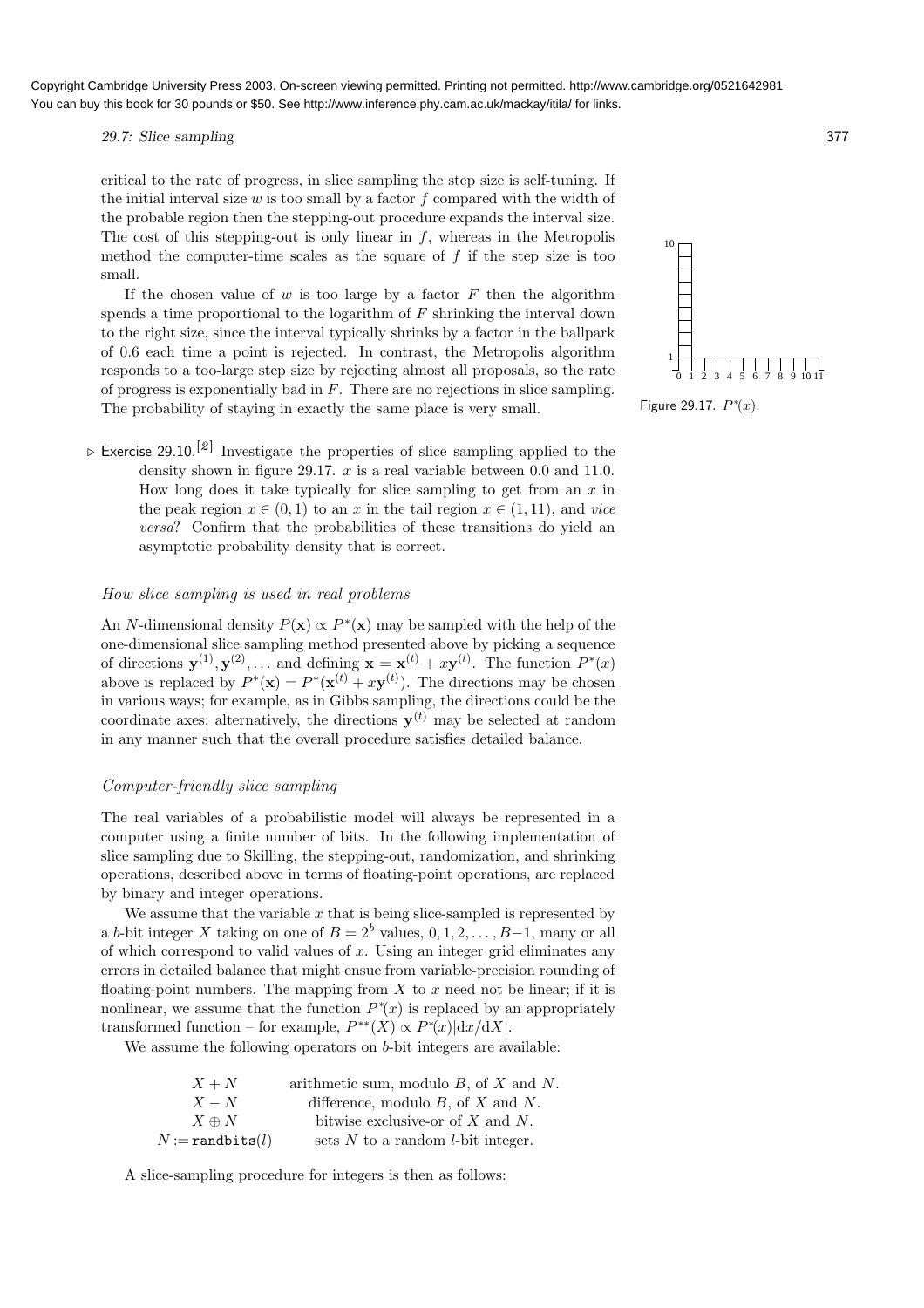378 29 — Monte Carlo Methods

Given: a current point  $X$  and a height  $Y = P^*(X) \times \text{Uniform}(0,1) \le P^*(X)$ 1:  $U := \text{randbits}(b)$  Define a random translation U of the binary coordinate system. 2: set *l* to a value  $l \leq b$  Set initial *l*-bit sampling range.<br>3: do { 3: do {<br>4:  $N := \text{randbits}(l)$ Define a random move within the current interval of width  $2^l$ . 5:  $X' := ((X - U) \oplus N) + U$ Randomize the lowest  $l$  bits of  $X$  (in the translated coordinate system). 6:  $l := l - 1$  If X' If  $X'$  is not acceptable, decrease l and try again 7: } until  $(X' = X)$  or  $(P^*\&X')$ with a smaller perturbation of  $X$ ; termination at or before  $l = 0$  is assured.

The translation  $U$  is introduced to avoid permanent sharp edges, where for example the adjacent binary integers 0111111111 and 1000000000 would otherwise be permanently in different sectors, making it difficult for  $X$  to move from one to the other.

The sequence of intervals from which the new candidate points are drawn is illustrated in figure 29.18. First, a point is drawn from the entire interval, shown by the top horizontal line. At each subsequent draw, the interval is halved in such a way as to contain the previous point  $X$ .

If preliminary stepping-out from the initial range is required, step 2 above can be replaced by the following similar procedure:

2a: set *l* to a value  $l < b$  l sets the initial width 2b: do  $\{$ <br>2c:  $N$  $N :=$ randbits $(l)$ 2d:  $X' := ((X - U) \oplus N) + U$ 2e:  $l := l + 1$ 2f: } until  $(l = b)$  or  $(P^*\,(X') < Y)$ 

Figure 29.18. The sequence of intervals from which the new candidate points are drawn.

0 *X* B−1

These shrinking and stepping out methods shrink and expand by a factor of two per evaluation. A variant is to shrink or expand by more than one bit each time, setting  $l := l \pm \Delta l$  with  $\Delta l > 1$ . Taking  $\Delta l$  at each step from any pre-assigned distribution (which may include  $\Delta l = 0$ ) allows extra flexibility.

Exercise 29.11.<sup>[4]</sup> In the shrinking phase, after an unacceptable  $X'$  has been produced, the choice of  $\Delta l$  is allowed to depend on the difference between the slice's height Y and the value of  $P^*(X')$ , without spoiling the algorithm's validity. (Prove this.) It might be a good idea to choose a larger value of  $\Delta l$  when  $Y - P^*(X')$  is large. Investigate this idea theoretically or empirically.

A feature of using the integer representation is that, with a suitably extended number of bits, the single integer  $X$  can represent two or more real parameters – for example, by mapping X to  $(x_1, x_2, x_3)$  through a space-filling curve such as a Peano curve. Thus multi-dimensional slice sampling can be performed using the same software as for one dimension.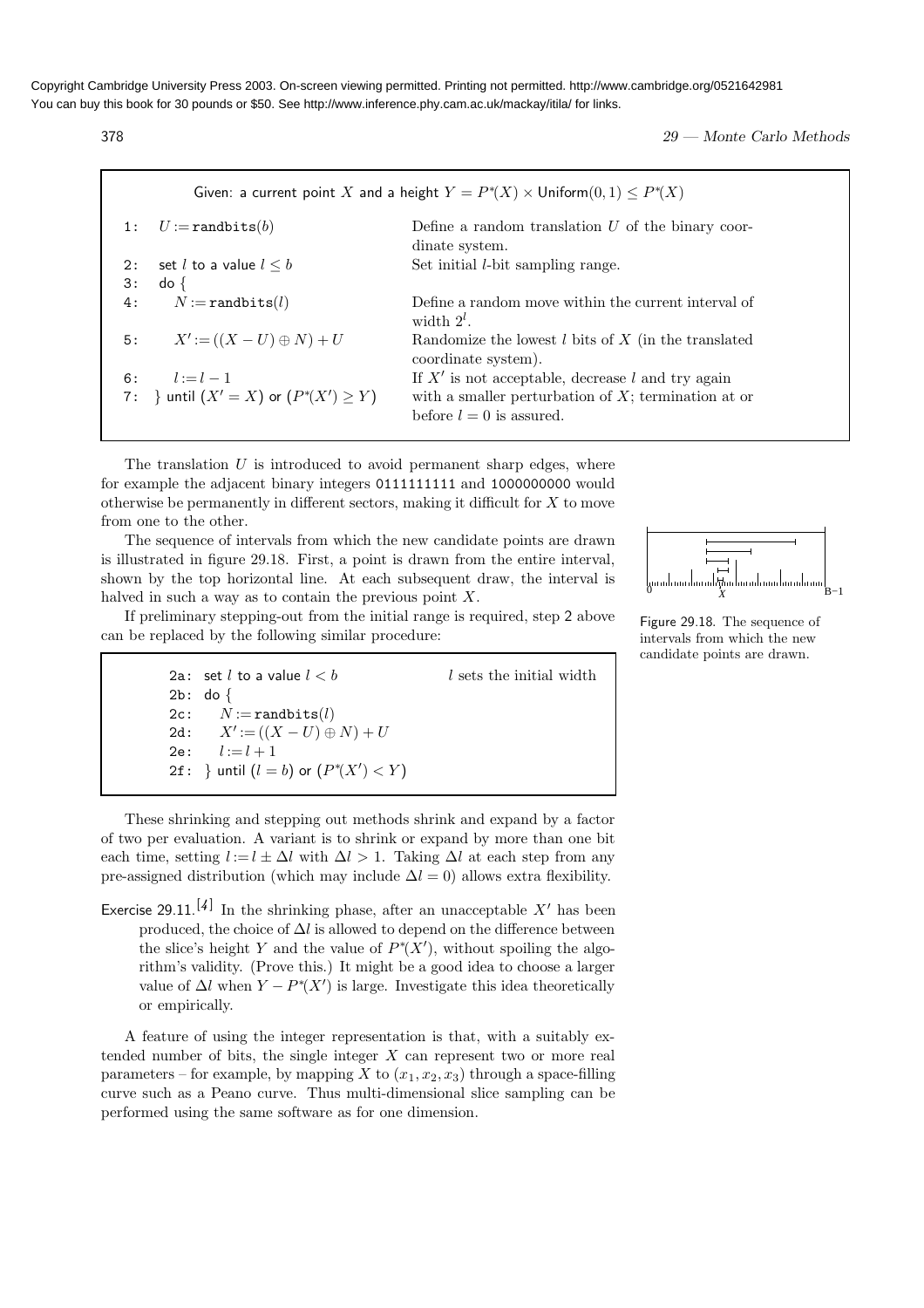29.8: Practicalities 379

# ▶ 29.8 Practicalities

Can we predict how long a Markov chain Monte Carlo simulation will take to equilibrate? By considering the random walks involved in a Markov chain Monte Carlo simulation we can obtain simple lower bounds on the time required for convergence. But predicting this time more precisely is a difficult problem, and most of the theoretical results giving upper bounds on the convergence time are of little practical use. The exact sampling methods of Chapter 32 offer a solution to this problem for certain Markov chains.

Can we diagnose or detect convergence in a running simulation? This is also a difficult problem. There are a few practical tools available, but none of them is perfect (Cowles and Carlin, 1996).

Can we speed up the convergence time and time between independent samples of a Markov chain Monte Carlo method? Here, there is good news, as described in the next chapter, which describes the Hamiltonian Monte Carlo method, overrelaxation, and simulated annealing.

# ▶ 29.9 Further practical issues

#### Can the normalizing constant be evaluated?

If the target density  $P(x)$  is given in the form of an unnormalized density  $P^*(\mathbf{x})$  with  $P(\mathbf{x}) = \frac{1}{Z}P^*(\mathbf{x})$ , the value of Z may well be of interest. Monte Carlo methods do not readily yield an estimate of this quantity, and it is an area of active research to find ways of evaluating it. Techniques for evaluating Z include:

- 1. Importance sampling (reviewed by Neal (1993b)) and annealed importance sampling (Neal, 1998).
- 2. 'Thermodynamic integration' during simulated annealing, the 'acceptance ratio' method, and 'umbrella sampling' (reviewed by Neal (1993b)).
- 3. 'Reversible jump Markov chain Monte Carlo' (Green, 1995).

One way of dealing with  $Z$ , however, may be to find a solution to one's task that does not require that Z be evaluated. In Bayesian data modelling one might be able to avoid the need to evaluate  $Z$  – which would be important for model comparison – by not having more than one model. Instead of using several models (differing in complexity, for example) and evaluating their relative posterior probabilities, one can make a single hierarchical model having, for example, various continuous hyperparameters which play a role similar to that played by the distinct models (Neal, 1996). In noting the possibility of not computing  $Z$ , I am not endorsing this approach. The normalizing constant Z is often the single most important number in the problem, and I think every effort should be devoted to calculating it.

### The Metropolis method for big models

Our original description of the Metropolis method involved a joint updating of all the variables using a proposal density  $Q(\mathbf{x}'; \mathbf{x})$ . For big problems it may be more efficient to use several proposal distributions  $Q^{(b)}(\mathbf{x}';\mathbf{x})$ , each of which updates only some of the components of  $x$ . Each proposal is individually accepted or rejected, and the proposal distributions are repeatedly run through in sequence.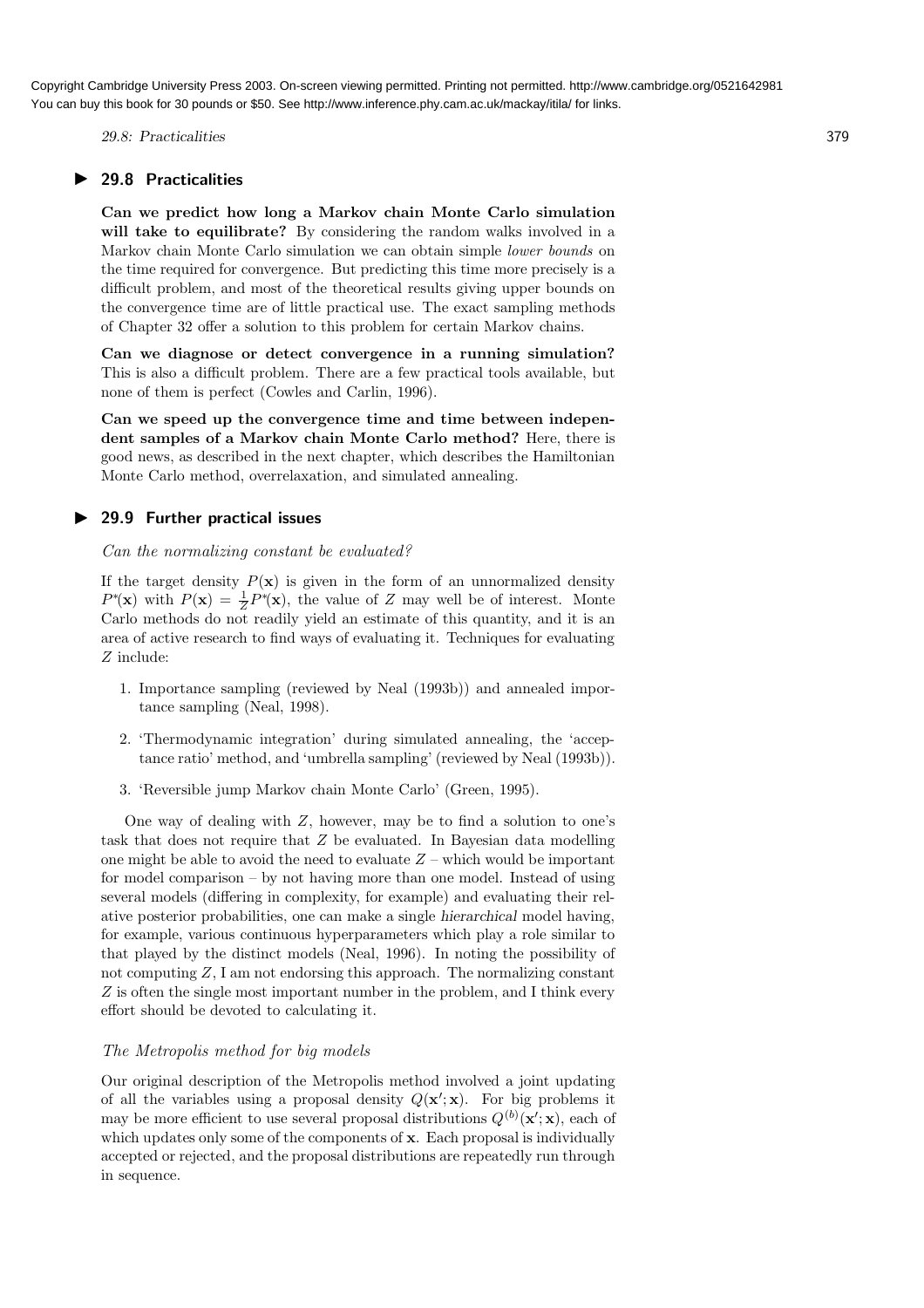380 29 — Monte Carlo Methods

 $\triangleright$  Exercise 29.12.<sup>[2, p.385]</sup> Explain why the rate of movement through the state space will be greater when B proposals  $Q^{(1)}, \ldots, Q^{(B)}$  are considered individually in sequence, compared with the case of a single proposal  $Q^*$  defined by the concatenation of  $Q^{(1)}, \ldots, Q^{(B)}$ . Assume that each proposal distribution  $Q^{(b)}(\mathbf{x}'; \mathbf{x})$  has an acceptance rate  $f < 1/2$ .

In the Metropolis method, the proposal density  $Q(\mathbf{x}';\mathbf{x})$  typically has a number of parameters that control, for example, its 'width'. These parameters are usually set by trial and error with the rule of thumb being to aim for a rejection frequency of about 0.5. It is not valid to have the width parameters be dynamically updated during the simulation in a way that depends on the history of the simulation. Such a modification of the proposal density would violate the detailed-balance condition that guarantees that the Markov chain has the correct invariant distribution.

#### Gibbs sampling in big models

Our description of Gibbs sampling involved sampling one parameter at a time, as described in equations (29.35–29.37). For big problems it may be more efficient to sample groups of variables jointly, that is to use several proposal distributions:

$$
x_1^{(t+1)}, \ldots, x_a^{(t+1)} \sim P(x_1, \ldots, x_a \mid x_{a+1}^{(t)}, \ldots, x_K^{(t)})
$$
\n
$$
x_{a+1}^{(t+1)}, \ldots, x_b^{(t+1)} \sim P(x_{a+1}, \ldots, x_b \mid x_1^{(t+1)}, \ldots, x_a^{(t+1)}, x_{b+1}^{(t)}, \ldots, x_K^{(t)}), \text{ etc.}
$$
\n(29.47)

#### How many samples are needed?

At the start of this chapter, we observed that the variance of an estimator  $\Phi$ depends only on the number of independent samples R and the value of

$$
\sigma^2 = \int d^N \mathbf{x} \ P(\mathbf{x}) (\phi(\mathbf{x}) - \Phi)^2.
$$
 (29.48)

We have now discussed a variety of methods for generating samples from  $P(\mathbf{x})$ . How many independent samples  $R$  should we aim for?

In many problems, we really only need about twelve independent samples from  $P(x)$ . Imagine that x is an unknown vector such as the amount of corrosion present in each of 10 000 underground pipelines around Cambridge, and  $\phi(\mathbf{x})$  is the total cost of repairing those pipelines. The distribution  $P(\mathbf{x})$ describes the probability of a state  $x$  given the tests that have been carried out on some pipelines and the assumptions about the physics of corrosion. The quantity  $\Phi$  is the expected cost of the repairs. The quantity  $\sigma^2$  is the variance of the cost –  $\sigma$  measures by how much we should expect the actual cost to differ from the expectation Φ.

Now, how accurately would a manager like to know  $\Phi$ ? I would suggest there is little point in knowing  $\Phi$  to a precision finer than about  $\sigma/3$ . After all, the true cost is likely to differ by  $\pm \sigma$  from  $\Phi$ . If we obtain  $R = 12$ independent samples from  $P(x)$ , we can estimate  $\Phi$  to a precision of  $\sigma/\sqrt{12}$  – which is smaller than  $\sigma/3$ . So twelve samples suffice.

### Allocation of resources

Assuming we have decided how many independent samples R are required, an important question is how one should make use of one's limited computer resources to obtain these samples.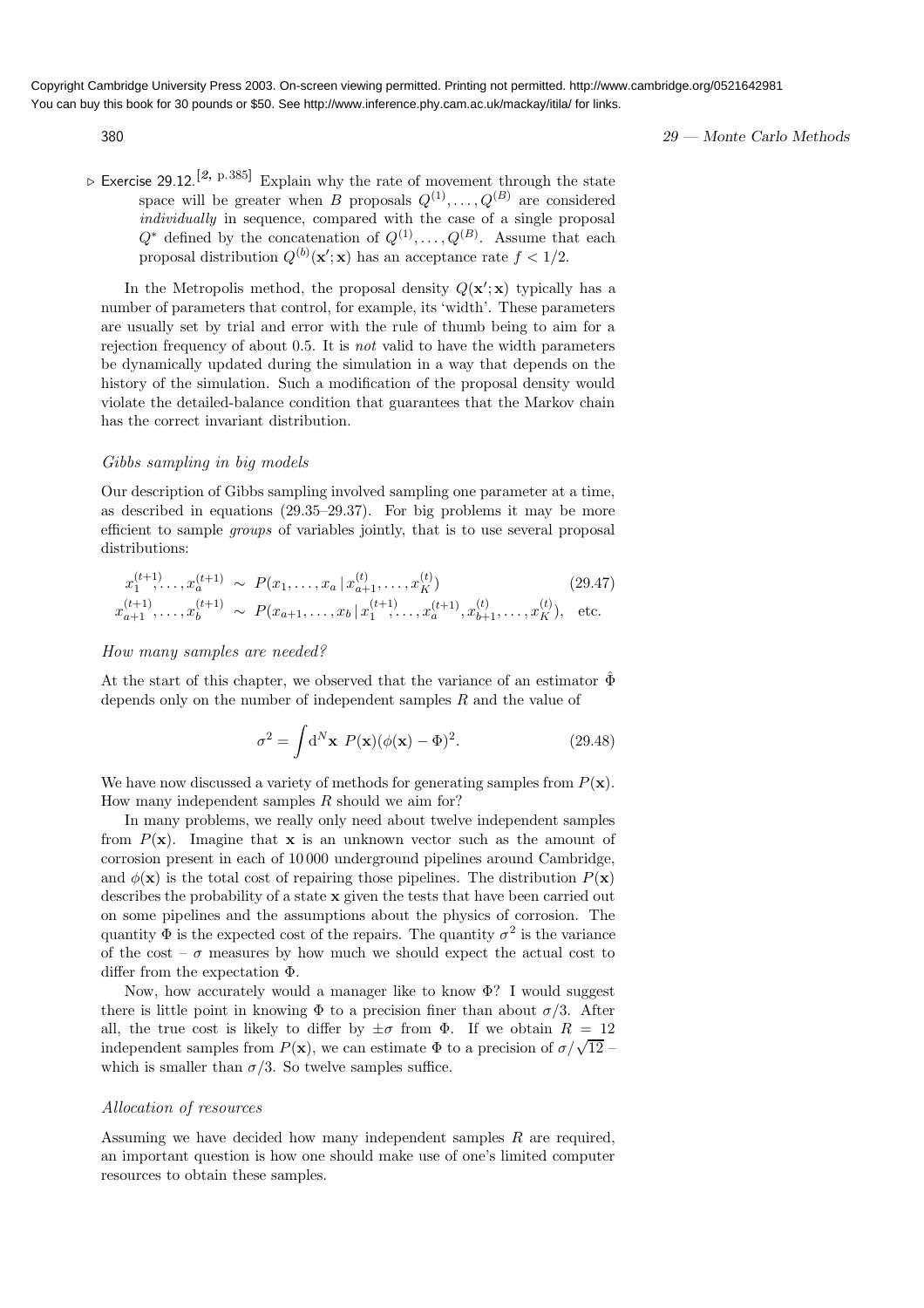29.10: Summary 381



A typical Markov chain Monte Carlo experiment involves an initial period in which control parameters of the simulation such as step sizes may be adjusted. This is followed by a 'burn in' period during which we hope the simulation 'converges' to the desired distribution. Finally, as the simulation continues, we record the state vector occasionally so as to create a list of states  ${x^{(r)}}_{r=1}^R$  that we hope are roughly independent samples from  $P(\mathbf{x})$ .

There are several possible strategies (figure 29.19):

- 1. Make one long run, obtaining all  $R$  samples from it.
- 2. Make a few medium-length runs with different initial conditions, obtaining some samples from each.
- 3. Make R short runs, each starting from a different random initial condition, with the only state that is recorded being the final state of each simulation.

The first strategy has the best chance of attaining 'convergence'. The last strategy may have the advantage that the correlations between the recorded samples are smaller. The middle path is popular with Markov chain Monte Carlo experts (Gilks et al., 1996) because it avoids the inefficiency of discarding burn-in iterations in many runs, while still allowing one to detect problems with lack of convergence that would not be apparent from a single run.

Finally, I should emphasize that there is no need to make the points in the estimate nearly-independent. Averaging over dependent points is fine – it won't lead to any bias in the estimates. For example, when you use strategy 1 or 2, you may, if you wish, include all the points between the first and last sample in each run. Of course, estimating the accuracy of the estimate is harder when the points are dependent.

# 29.10 Summary

- Monte Carlo methods are a powerful tool that allow one to sample from any probability distribution that can be expressed in the form  $P(\mathbf{x}) =$  $\frac{1}{Z}P^*(\mathbf{x}).$
- Monte Carlo methods can answer virtually any query related to  $P(\mathbf{x})$  by putting the query in the form

$$
\int \phi(\mathbf{x}) P(\mathbf{x}) \simeq \frac{1}{R} \sum_{r} \phi(\mathbf{x}^{(r)}).
$$
\n(29.49)

Figure 29.19. Three possible Markov chain Monte Carlo strategies for obtaining twelve samples in a fixed amount of computer time. Time is represented by horizontal lines; samples by white circles. (1) A single run consisting of one long 'burn in' period followed by a sampling period. (2) Four medium-length runs with different initial conditions and a medium-length burn in period. (3) Twelve short runs.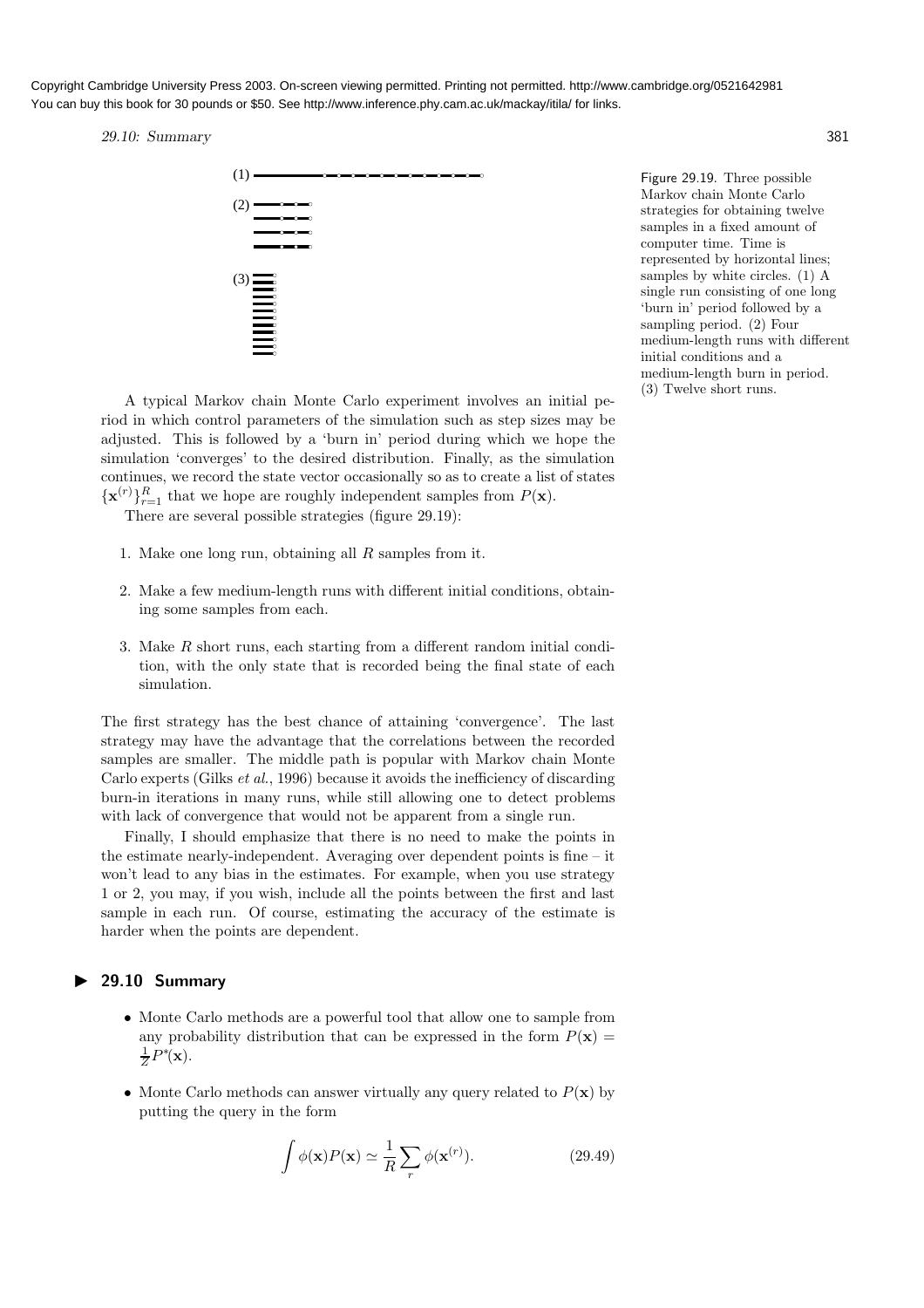382 29 — Monte Carlo Methods

- In high-dimensional problems the only satisfactory methods are those based on Markov chains, such as the Metropolis method, Gibbs sampling and slice sampling. Gibbs sampling is an attractive method because it has no adjustable parameters but its use is restricted to cases where samples can be generated from the conditional distributions. Slice sampling is attractive because, whilst it has step-length parameters, its performance is not very sensitive to their values.
- Simple Metropolis algorithms and Gibbs sampling algorithms, although widely used, perform poorly because they explore the space by a slow random walk. The next chapter will discuss methods for speeding up Markov chain Monte Carlo simulations.
- Slice sampling does not avoid random walk behaviour, but it automatically chooses the largest appropriate step size, thus reducing the bad effects of the random walk compared with, say, a Metropolis method with a tiny step size.

# ▶ 29.11 Exercises

Exercise 29.13.<sup>[2C, p.386]</sup> A study of importance sampling. We already established in section 29.2 that importance sampling is likely to be useless in high-dimensional problems. This exercise explores a further cautionary tale, showing that importance sampling can fail even in one dimension, even with friendly Gaussian distributions.

> Imagine that we want to know the expectation of a function  $\phi(x)$  under a distribution  $P(x)$ ,

$$
\Phi = \int \mathrm{d}x \, P(x)\phi(x),\tag{29.50}
$$

and that this expectation is estimated by importance sampling with a distribution  $Q(x)$ . Alternatively, perhaps we wish to estimate the normalizing constant Z in  $P(x) = P^*(x)/Z$  using

$$
Z = \int \mathrm{d}x \, P^*(x) = \int \mathrm{d}x \, Q(x) \frac{P^*(x)}{Q(x)} = \left\langle \frac{P^*(x)}{Q(x)} \right\rangle_{x \sim Q} . \tag{29.51}
$$

Now, let  $P(x)$  and  $Q(x)$  be Gaussian distributions with mean zero and standard deviations  $\sigma_p$  and  $\sigma_q$ . Each point x drawn from Q will have an associated weight  $P^*(x)/Q(x)$ . What is the variance of the weights? [Assume that  $P^* = P$ , so P is actually normalized, and  $Z = 1$ , though we can pretend that we didn't know that.] What happens to the variance of the weights as  $\sigma_q^2 \to \sigma_p^2/2$ ?

Check your theory by simulating this importance-sampling problem on a computer.

Exercise 29.14.<sup>[2]</sup> Consider the Metropolis algorithm for the one-dimensional toy problem of section 29.4, sampling from  $\{0, 1, \ldots, 20\}$ . Whenever the current state is one of the end states, the proposal density given in equation (29.34) will propose with probability 50% a state that will be rejected.

> To reduce this 'waste', Fred modifies the software responsible for generating samples from  $Q$  so that when  $x = 0$ , the proposal density is 100% on  $x' = 1$ , and similarly when  $x = 20$ ,  $x' = 19$  is always proposed.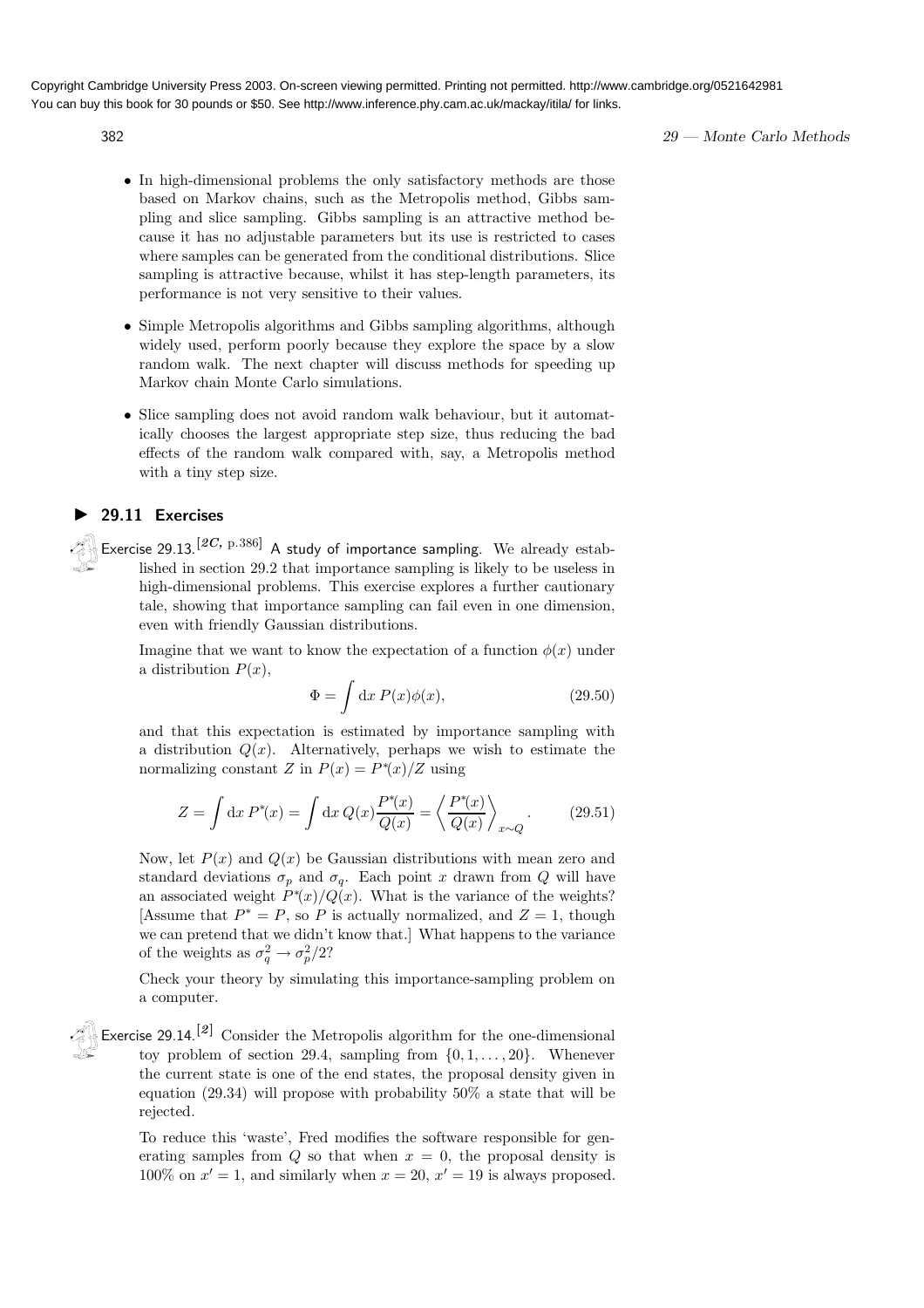29.11: Exercises 383

Fred sets the software that implements the acceptance rule so that the software accepts all proposed moves. What probability  $P'(x)$  will Fred's modified software generate samples from?

What is the correct acceptance rule for Fred's proposal density, in order to obtain samples from  $P(x)$ ?

 $\triangleright$  Exercise 29.15.<sup>[3C]</sup> Implement Gibbs sampling for the inference of a single one-dimensional Gaussian, which we studied using maximum likelihood in section 22.1. Assign a broad Gaussian prior to  $\mu$  and a broad gamma prior (24.2) to the precision parameter  $\beta = 1/\sigma^2$ . Each update of  $\mu$  will involve a sample from a Gaussian distribution, and each update of  $\sigma$ requires a sample from a gamma distribution.

 $\frac{1}{N}$  Exercise 29.16. $^{[\bm{3}C]}$  Gibbs sampling for clustering. Implement Gibbs sampling for the inference of a mixture of  $K$  one-dimensional Gaussians, which we studied using maximum likelihood in section 22.2. Allow the clusters to have different standard deviations  $\sigma_k$ . Assign priors to the means and standard deviations in the same way as the previous exercise. Either fix the prior probabilities of the classes  $\{\pi_k\}$  to be equal or put a uniform prior over the parameters  $\pi$  and include them in the Gibbs sampling.

Notice the similarity of Gibbs sampling to the soft K-means clustering algorithm (algorithm 22.2). We can alternately assign the class labels  ${k_n}$  given the parameters  ${\mu_k, \sigma_k}$ , then update the parameters given the class labels. The assignment step involves sampling from the probability distributions defined by the responsibilities (22.22), and the update step updates the means and variances using probability distributions centred on the K-means algorithm's values (22.23, 22.24).

Do your experiments confirm that Monte Carlo methods bypass the overfitting difficulties of maximum likelihood discussed in section 22.4?

A solution to this exercise and the previous one, written in octave, is available.<sup>2</sup>

- $\triangleright$  Exercise 29.17.  $^{[\mathcal{3}C]}$  Implement Gibbs sampling for the seven scientists inference problem, which we encountered in exercise 22.15 (p.309), and which you may have solved by exact marginalization (exercise 24.3 (p.323)) [it's not essential to have done the latter].
- $\triangleright$  Exercise 29.18.<sup>[2]</sup> A Metropolis method is used to explore a distribution  $P(\mathbf{x})$ that is actually a 1000-dimensional spherical Gaussian distribution of standard deviation 1 in all dimensions. The proposal density  $Q$  is a 1000-dimensional spherical Gaussian distribution of standard deviation  $\epsilon$ . Roughly what is the step size  $\epsilon$  if the acceptance rate is 0.5? Assuming this value of  $\epsilon$ ,
	- (a) roughly how long would the method take to traverse the distribution and generate a sample independent of the initial condition?
	- (b) By how much does  $\ln P(x)$  change in a typical step? By how much should  $\ln P(\mathbf{x})$  vary when **x** is drawn from  $P(\mathbf{x})$ ?
	- (c) What happens if, rather than using a Metropolis method that tries to change all components at once, one instead uses a concatenation of Metropolis updates changing one component at a time?

 $^2$ http://www.inference.phy.cam.ac.uk/mackay/itila/